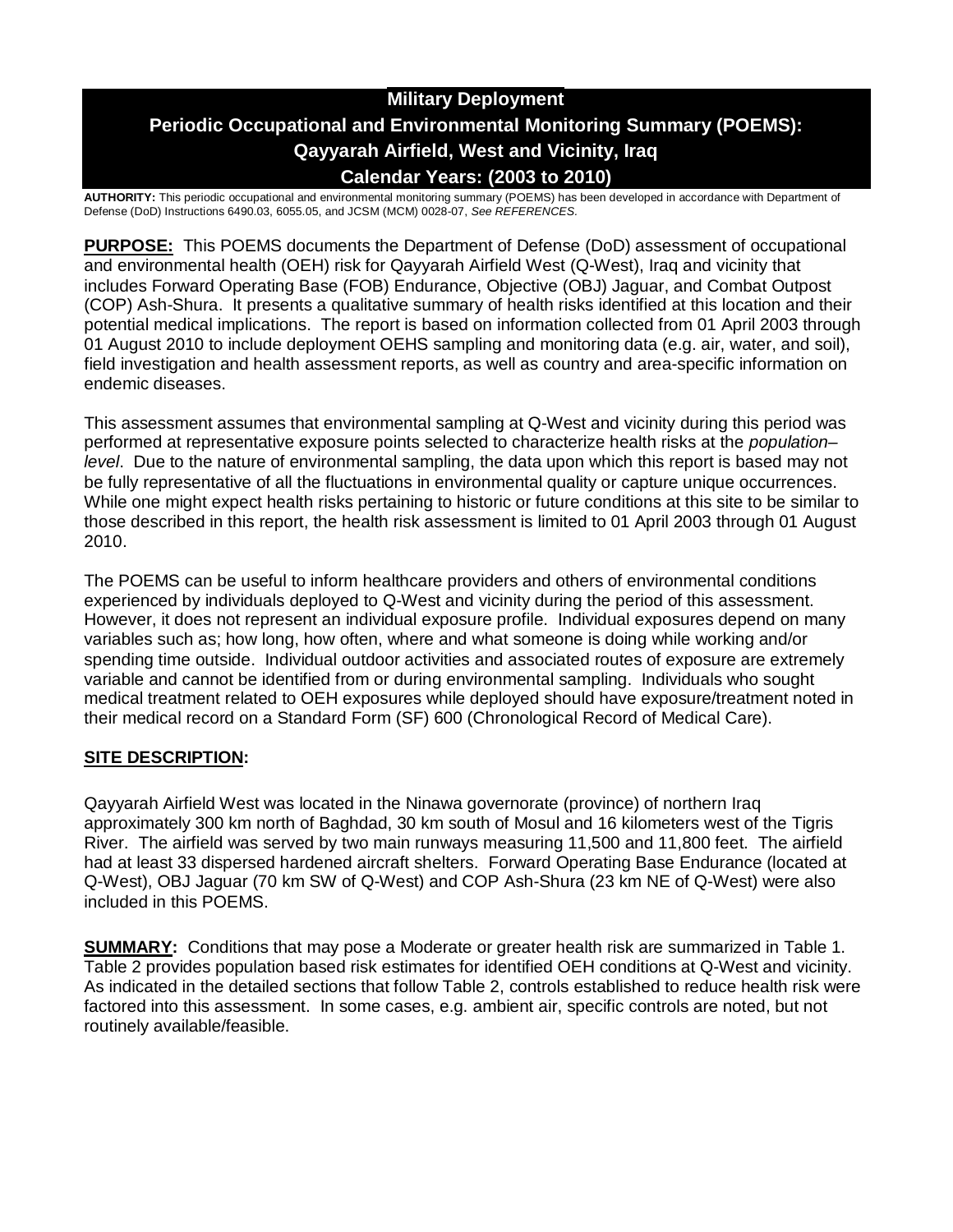## **Table 1: Summary of Occupational and Environmental Conditions with MODERATE or Greater Health Risk**

#### *Short-term health risks & medical implications:*

The following hazards may be associated with potential acute health effects in some personnel during deployment at Q-West and vicinity that includes FOB Endurance, OBJ Jaguar, and COP Ash-Shura:

Inhalable coarse particulate matter less than 10 micrometers in diameter (PM10); food/waterborne diseases (e.g., bacterial diarrhea, hepatitis A, typhoid/paratyphoid fever, diarrhea-protozoal, diarrhea-cholera, brucellosis, Hepatitis E); other endemic diseases (cutaneous leishmaniasis, Crimean-Congo hemorrhagic fever, sandfly fever, Tuberculosis (TB), leptospirosis, schistosomiasis, rabies, Q fever); venomous animals and insects; heat stress; and emissions from a 2003 sulfur fire incident. For food/waterborne diseases (e.g., bacterial diarrhea, hepatitis A, typhoid/paratyphoid fever, diarrheaprotozoal, diarrhea-cholera, brucellosis, hepatitis E), if ingesting local food and water, the health effects can temporarily incapacitate personnel (diarrhea) or result in prolonged illness (hepatitis A, typhoid fever, brucellosis, hepatitis E). Risks from food/waterborne diseases may have been reduced with preventive medicine controls and mitigation, which includes hepatitis A and typhoid fever vaccinations and only drinking from approved water sources in accordance with standing CENTCOM policy. For other vector-borne endemic diseases (cutaneous leishmaniasis, Crimean-Congo hemorrhagic fever, sandfly fever); these diseases may constitute a significant risk due to exposure to biting vectors; risk reduced to low by proper wear of the treated uniform, application of repellent to exposed skin and bed net, and appropriate chemoprophylaxis. For respiratory diseases (TB), personnel in close-quarter conditions could have been at risk for person-to-person spread. For water contact diseases (leptospirosis, schistosomiasis) activities involving extensive contact with surface water increase risk. Animal contact diseases (rabies, Q fever), pose year-round risk. For venomous animals and insects, if encountered, effects of venom vary with species from mild localized swelling (e.g. S. maurus) to potentially lethal effects (e.g. V. albicornuta); risk reduced with proper and timely treatment. For heat stress, risk can be greater for susceptible persons including those older than 45, of low fitness level, or with underlying medical conditions. Risks from heat stress may have been reduced with preventive medicine controls, work-rest cycles, and mitigation.

A fire accidentally ignited at the Mishraq State Sulfur Mine Plant on 24 June 2003 and burned for 3 weeks. This fire potentially affected over 6,000 troops that were presumed (based on unit locations) to have been within 50 km of the Mishraq State Sulfur Plant during the event (see section 10.4 for a summary of this incident).

Air quality: For PM10, exposures, particularly to high levels of dust and particulate matter (such as during high winds or dust storms), may result in mild to more serious short-term health effects (e.g., eye, nose or throat and lung irritation) in some personnel while at this site. For PM10, certain subgroups of the deployed forces (e.g., those with pre-existing asthma/cardio-pulmonary conditions) are at greatest risk of developing notable health effects. In addition, though the burn pit evaluation risk was low, there may be higher peak levels that may produce mild eye, nose, and throat irritation and exacerbate pre-existing conditions. Although most effects from exposure to particulate matter and burn pits should have resolved post-deployment, providers should be prepared to consider the relationship between deployment exposures and current complaints. Some individuals may have sought treatment for acute respiratory irritation during their time at Q-West, FOB Endurance, OBJ Jaguar, and COP Ash-Shura, Iraq. Personnel who reported with symptoms or required treatment while at this site should have exposure/treatment noted in medical record (e.g., electronic medical record and/or on a Standard Form (SF) 600 (Chronological Record of Medical Care).

#### *Long-term health risks & medical implications:*

The following hazards may be associated with potential chronic health effects in some personnel during deployment at Q-West and vicinity that includes FOB Endurance, OBJ Jaguar, and COP Ash-Shura:

Leishmaniasis is transmitted by sand flies. Visceral leishmaniasis (a more latent form of the disease) causes a severe febrile illness, which typically requires hospitalization with convalescence over 7 days. The leishmaniasis parasites may survive for years in infected individuals. Consequently, this infection may go unrecognized until infections become symptomatic years later.

A fire accidentally ignited at the Mishraq State Sulfur Mine Plant on 24 June 2003 and potentially affected over 6,000 troops that were presumed to have been within 50 km of the Mishraq State Sulfur Plant during the 3-week event (see section 10.4 for a summary of this incident).

Air quality: Although PM10 was not evaluated for long-term risk due to no available heath guidelines, the area is a dusty desert environment and there was a burn pit on the site. For inhalational exposure to high levels of dust and particulate matter, such as during high winds or dust storms, and for exposure to burn pit smoke, it is considered possible that some otherwise healthy personnel who were exposed for a long-term period to dust and particulate matter and burn pit smoke could develop certain health conditions (e.g., reduced lung function, cardiopulmonary disease). Personnel with a history of asthma or cardiopulmonary disease could potentially be more likely to develop such chronic health conditions. While the dust and particulate matter exposures and exposures to burn pit smoke are acknowledged, at this time there are no specific recommended, post-deployment medical surveillance evaluations or treatments. Providers should still consider overall individual health status (e.g., any underlying conditions/susceptibilities) and any potential unique individual exposures (such

> Page 2 of 27 Reviewed by CENTCOM SG (01 May 2012) Final Approval Date (05 June 2012)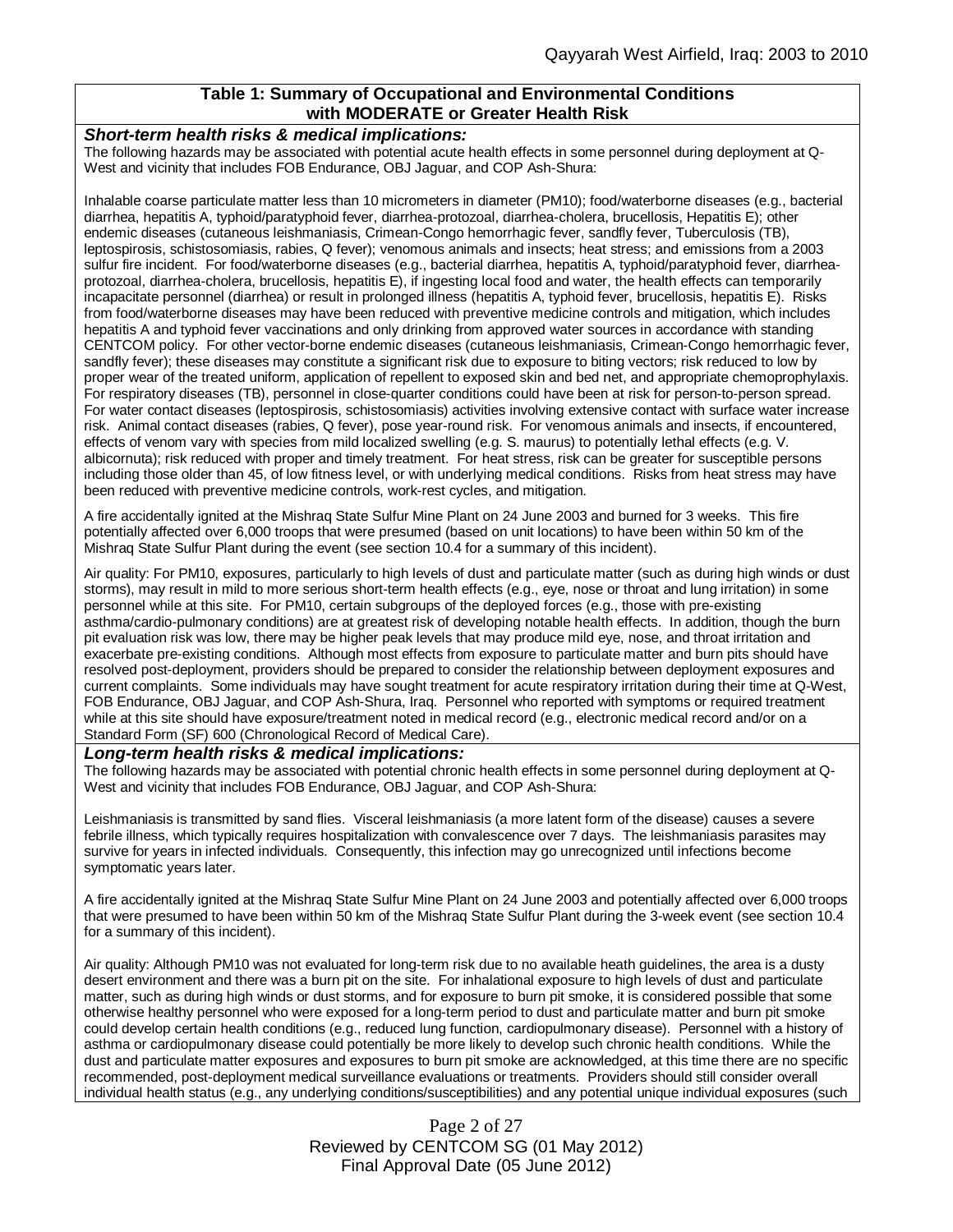as burn pits, occupational or specific personal dosimeter data), and individual behaviors when assessing individual concerns. Certain individuals may need to be followed/evaluated for specific occupational exposures/injuries (e.g., annual audiograms as part of the medical surveillance for those enrolled in the Hearing Conservation Program; and personnel covered by Respiratory Protection Program and/or Hazardous Waste/Emergency Responders Medical Surveillance).

> Page 3 of 27 Reviewed by CENTCOM SG (01 May 2012) Final Approval Date (05 June 2012)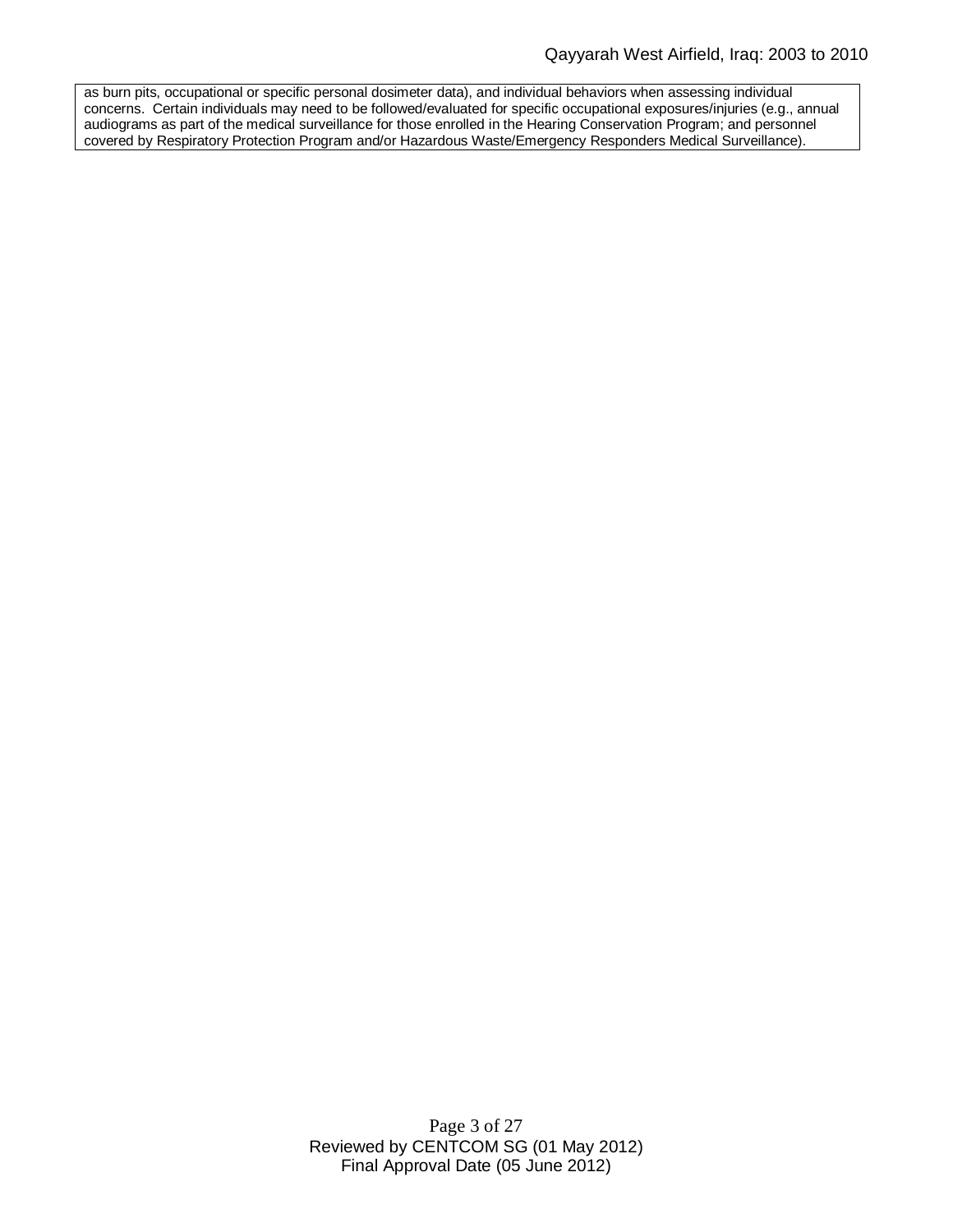# **Table 2. Population-Based Health Risk Estimates -** Q-West and vicinity that includes FOB Endurance, OBJ Jaguar, and COP Ash-Shura **1, 2**

| Source of<br><b>Identified Health</b><br>Risk <sup>3</sup>                        | Unmitigated Health Risk Estimate <sup>4</sup>                                                                                                                                                                                                                                                                                                                                                                                                                                                                                                               | <b>Control Measures</b><br>Implemented                                                                                                                 | Residual Health Risk Estimate <sup>4</sup>                                                                                                                                                                                                                                                                                                                                                                                                                                                                                                                  |  |
|-----------------------------------------------------------------------------------|-------------------------------------------------------------------------------------------------------------------------------------------------------------------------------------------------------------------------------------------------------------------------------------------------------------------------------------------------------------------------------------------------------------------------------------------------------------------------------------------------------------------------------------------------------------|--------------------------------------------------------------------------------------------------------------------------------------------------------|-------------------------------------------------------------------------------------------------------------------------------------------------------------------------------------------------------------------------------------------------------------------------------------------------------------------------------------------------------------------------------------------------------------------------------------------------------------------------------------------------------------------------------------------------------------|--|
| <b>AIR</b>                                                                        |                                                                                                                                                                                                                                                                                                                                                                                                                                                                                                                                                             |                                                                                                                                                        |                                                                                                                                                                                                                                                                                                                                                                                                                                                                                                                                                             |  |
| Particulate<br>matter less than<br>10 micrometers<br>in diameter<br>$(PM_{10})$   | Short-term: Moderate, Daily levels<br>vary, acute health effects (e.g., upper<br>respiratory tract irritation) more<br>pronounced during peak days. More<br>serious effects are possible in<br>susceptible persons (e.g., those with<br>asthma/existing respiratory diseases).                                                                                                                                                                                                                                                                              | Limiting strenuous<br>physical activities when air<br>quality is especially poor;<br>and actions such as<br>closing tent flaps,<br>windows, and doors. | Short-term: Moderate, Daily levels<br>vary, acute health effects (e.g., upper<br>respiratory tract irritation) more<br>pronounced during peak days. More<br>serious effects are possible in<br>susceptible persons (e.g., those with<br>asthma/existing respiratory diseases).                                                                                                                                                                                                                                                                              |  |
|                                                                                   | Long-term: No health guidelines                                                                                                                                                                                                                                                                                                                                                                                                                                                                                                                             |                                                                                                                                                        | Long-term: No health guidelines                                                                                                                                                                                                                                                                                                                                                                                                                                                                                                                             |  |
| Particulate<br>matter less than<br>2.5 micrometers<br>in diameter<br>$(PM_{2.5})$ | Short-term: Low, A majority of the time<br>mild acute (short term) health effects<br>are anticipated; certain peak levels<br>may produce mild eye, nose, or throat<br>irritation in some personnel and pre-<br>existing health conditions (e.g.,<br>asthma, or cardiopulmonary diseases)<br>may be exacerbated.<br>Long-term: Low. A small percentage of<br>personnel may be at increased risk for<br>developing chronic conditions.<br>Particularly those more susceptible to<br>acute effects (e.g., those with<br>asthma/existing respiratory diseases). | Limiting strenuous<br>physical activities when air<br>quality is especially poor;<br>and actions such as<br>closing tent flaps,<br>windows, and doors. | Short-term: Low, A majority of the time<br>mild acute (short term) health effects<br>are anticipated; certain peak levels<br>may produce mild eye, nose, or throat<br>irritation in some personnel and pre-<br>existing health conditions (e.g.,<br>asthma, or cardiopulmonary diseases)<br>may be exacerbated.<br>Long-term: Low. A small percentage of<br>personnel may be at increased risk for<br>developing chronic conditions.<br>Particularly those more susceptible to<br>acute effects (e.g., those with<br>asthma/existing respiratory diseases). |  |
| <b>ENDEMIC</b><br><b>DISEASE</b>                                                  |                                                                                                                                                                                                                                                                                                                                                                                                                                                                                                                                                             |                                                                                                                                                        |                                                                                                                                                                                                                                                                                                                                                                                                                                                                                                                                                             |  |
| Food<br>borne/Waterborne<br>(e.g., diarrhea-<br>bacteriological)                  | Short-term: Variable, (bacterial<br>diarrhea, hepatitis A, typhoid fever) to<br>Moderate (diarrhea-cholera, diarrhea-<br>protozoal, brucellosis and hepatitis E).<br>If local food/water were consumed, the<br>health effects can temporarily<br>incapacitate personnel (diarrhea) or<br>result in prolonged illness (Hepatitis A,<br>Typhoid fever, Brucellosis, Hepatitis<br>$E$ ).                                                                                                                                                                       | Preventive measures<br>include Hepatitis A and<br>Typhoid fever vaccination<br>and consumption of food<br>and water only from<br>approved sources.     | Short-term: Low to none                                                                                                                                                                                                                                                                                                                                                                                                                                                                                                                                     |  |
|                                                                                   | Long-term: none identified                                                                                                                                                                                                                                                                                                                                                                                                                                                                                                                                  |                                                                                                                                                        | Long-term: No data available                                                                                                                                                                                                                                                                                                                                                                                                                                                                                                                                |  |
| Arthropod Vector<br>Borne                                                         | Short-term: Variable, Moderate for<br>leishmaniasis-cutaneous, Crimean-<br>Congo hemorrhagic fever, sandfly<br>fever and typhus-miteborne; Low for<br>West Nile fever, and Plague.                                                                                                                                                                                                                                                                                                                                                                          | Preventive measures<br>include proper wear of<br>treated uniform,<br>application of repellent to<br>exposed skin, and bed net                          | Short-term: Low                                                                                                                                                                                                                                                                                                                                                                                                                                                                                                                                             |  |
|                                                                                   | Long-term: Low (Leishmaniasis-<br>visceral infection)                                                                                                                                                                                                                                                                                                                                                                                                                                                                                                       | use, minimizing areas of<br>standing water and<br>appropriate<br>chemoprophylaxis.                                                                     | Long-term: No data available                                                                                                                                                                                                                                                                                                                                                                                                                                                                                                                                |  |
| Water-Contact<br>(e.g. wading,                                                    | Short-term: Moderate for leptospirosis<br>and schistosomiasis.                                                                                                                                                                                                                                                                                                                                                                                                                                                                                              |                                                                                                                                                        | Short-term: Moderate for leptospirosis<br>and schistosomiasis.                                                                                                                                                                                                                                                                                                                                                                                                                                                                                              |  |
| swimming)                                                                         | Long-term: No data available                                                                                                                                                                                                                                                                                                                                                                                                                                                                                                                                |                                                                                                                                                        | Long-term: No data available                                                                                                                                                                                                                                                                                                                                                                                                                                                                                                                                |  |
| Respiratory                                                                       | Short-term: Variable; Moderate for<br>tuberculosis (TB) to Low for<br>meningococcal meningitis.                                                                                                                                                                                                                                                                                                                                                                                                                                                             | Providing adequate living<br>and work space; medical                                                                                                   | Short-term: Low                                                                                                                                                                                                                                                                                                                                                                                                                                                                                                                                             |  |
|                                                                                   | Long-term: No data available                                                                                                                                                                                                                                                                                                                                                                                                                                                                                                                                | screening; vaccination                                                                                                                                 | Long-term: No data available                                                                                                                                                                                                                                                                                                                                                                                                                                                                                                                                |  |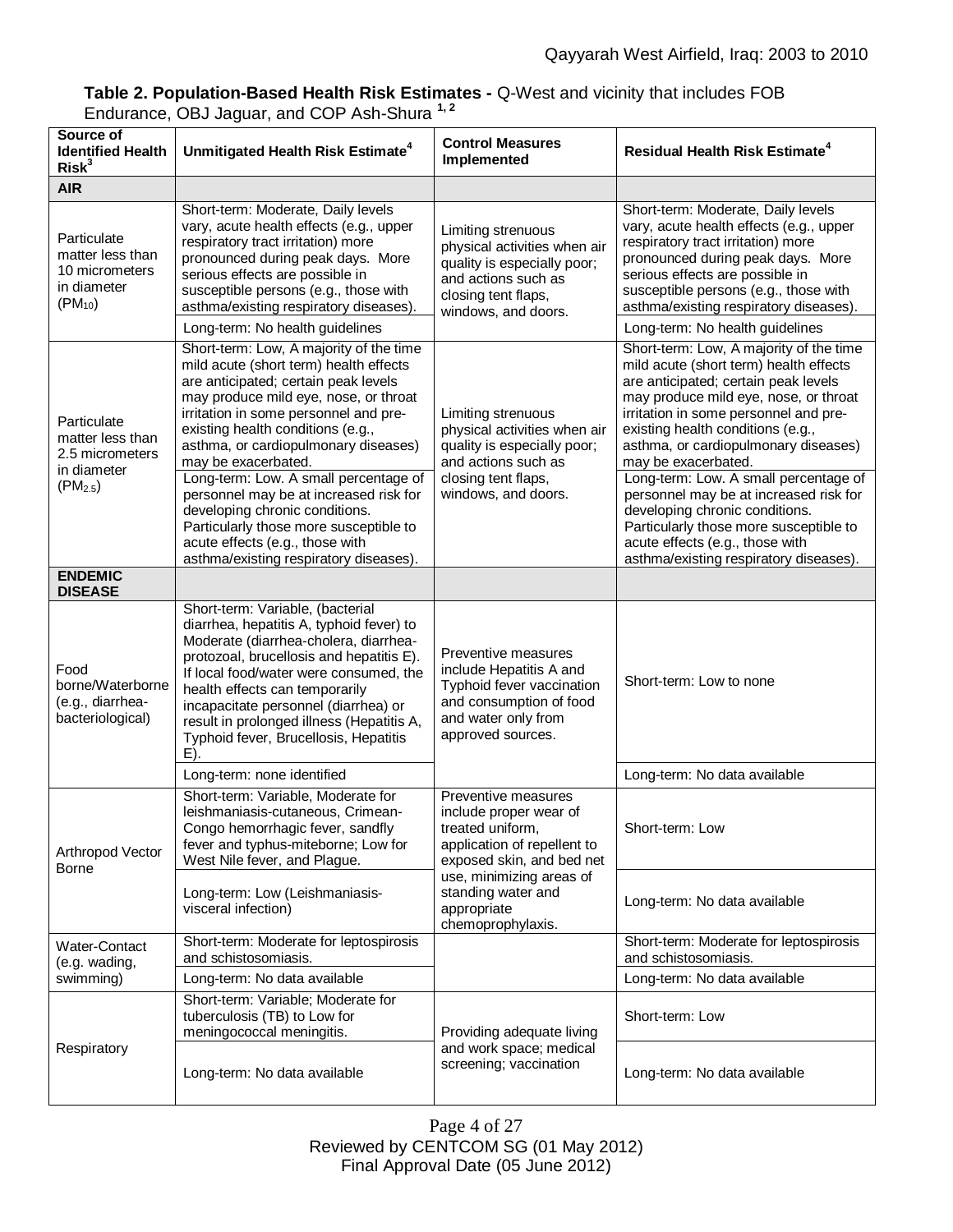|                                                     | Short-term: Variable; Moderate for<br>rabies and Q-fever, and Low for<br>Anthrax and H5N1 avian influenza.                                                                                                                                                                                | Prohibiting contact with,<br>adoption, or feeding of<br>feral animals IAW U.S.                                                                                                                                                                                                                          | Short-term: No data available                                                                                                                                                                                                                    |  |
|-----------------------------------------------------|-------------------------------------------------------------------------------------------------------------------------------------------------------------------------------------------------------------------------------------------------------------------------------------------|---------------------------------------------------------------------------------------------------------------------------------------------------------------------------------------------------------------------------------------------------------------------------------------------------------|--------------------------------------------------------------------------------------------------------------------------------------------------------------------------------------------------------------------------------------------------|--|
| <b>Animal Contact</b>                               | Long-term: Low (Rabies)                                                                                                                                                                                                                                                                   | <b>Central Command</b><br>(CENTCOM) General<br>Order (GO) 1B. Risks are<br>further reduced in the<br>event of assessed contact<br>by prompt post-exposure<br>rabies prophylaxis IAW<br>The Center for Disease<br>Control's (CDC) Advisory<br>Committee on<br><b>Immunization Practices</b><br>guidance. | Long-term: No data available                                                                                                                                                                                                                     |  |
| <b>VENOMOUS</b><br><b>ANIMAL/</b><br><b>INSECTS</b> |                                                                                                                                                                                                                                                                                           |                                                                                                                                                                                                                                                                                                         |                                                                                                                                                                                                                                                  |  |
| Snakes,<br>scorpions, and<br>spiders                | Short-term: Low; If encountered,<br>effects of venom vary with species<br>from mild localized swelling (e.g. S.<br>maurus) to potentially lethal effects<br>(e.g. V. albicornuta).<br>Long-term: No data available                                                                        | Risk reduced by avoiding<br>contact, proper wear of<br>uniform (especially<br>footwear), and proper and<br>timely treatment.                                                                                                                                                                            | Short-term: Low; If encountered,<br>effects of venom vary with species<br>from mild localized swelling (e.g. S.<br>maurus) to potentially lethal effects<br>(e.g. V. albicornuta).<br>Long-term: No data available                               |  |
| <b>HEAT/COLD</b><br><b>STRESS</b>                   |                                                                                                                                                                                                                                                                                           |                                                                                                                                                                                                                                                                                                         |                                                                                                                                                                                                                                                  |  |
| Heat                                                | Short-term: Variable; Risk of heat<br>injury is Moderate for April, and High<br>from May - October.                                                                                                                                                                                       | Work-rest cycles, proper                                                                                                                                                                                                                                                                                | Short-term: Variable; Risk of heat<br>injury in unacclimatized or susceptible<br>personnel is Moderate for April, and<br>High from May - October.                                                                                                |  |
|                                                     | Long-term: Low, The long-term risk<br>was Low. However, the risk may be<br>greater to certain susceptible persons-<br>those older (i.e., greater than 45<br>years), in lesser physical shape, or<br>with underlying medical/health<br>conditions.                                         | hydration and nutrition,<br>and Wet Bulb Globe<br>Temperature (WBGT)<br>monitoring.                                                                                                                                                                                                                     | Long-term: Low, The long-term risk is<br>Low. However, the risk may be<br>greater to certain susceptible persons-<br>those older (i.e., greater than 45<br>years), in lesser physical shape, or<br>with underlying medical/health<br>conditions. |  |
|                                                     | Short-term: Low risk of cold<br>stress/injury.                                                                                                                                                                                                                                            | Risks from cold stress<br>reduced with protective                                                                                                                                                                                                                                                       | Short-term: Low risk of cold<br>stress/injury.                                                                                                                                                                                                   |  |
| Cold                                                | Long-term: Low; Long-term health<br>implications from cold injuries are rare<br>but can occur, especially from more<br>serious injuries such as frost bite.                                                                                                                               | measures such as use of<br>the buddy system, limiting<br>exposure during cold<br>weather, proper hydration<br>and nutrition, and proper<br>wear of issued protective<br>clothing.                                                                                                                       | Long-term: Low; Long-term health<br>implications from cold injuries are rare<br>but can occur, especially from more<br>serious injuries such as frost bite.                                                                                      |  |
| <b>Unique</b><br>Incidents/<br><b>Concerns</b>      |                                                                                                                                                                                                                                                                                           |                                                                                                                                                                                                                                                                                                         |                                                                                                                                                                                                                                                  |  |
| Pesticides/Pest                                     | Short-term: Low                                                                                                                                                                                                                                                                           |                                                                                                                                                                                                                                                                                                         | Short-term: Low                                                                                                                                                                                                                                  |  |
| Control                                             | Long-term: Low                                                                                                                                                                                                                                                                            | See Section 10.4                                                                                                                                                                                                                                                                                        | Long-term: Low                                                                                                                                                                                                                                   |  |
| Asbestos                                            | Short-term: No data available                                                                                                                                                                                                                                                             |                                                                                                                                                                                                                                                                                                         | Short-term: No data available                                                                                                                                                                                                                    |  |
|                                                     | Long-term: Low                                                                                                                                                                                                                                                                            |                                                                                                                                                                                                                                                                                                         | Long-term: Low                                                                                                                                                                                                                                   |  |
| Sulfur                                              | A fire accidentally ignited at the Mishraq State Sulfur Mine Plant on 24 June 2003 potentially affected over<br>6,000 troops that were presumed to have been within 50 km of the Mishraq State Sulfur Plant during the 3-<br>week event. See section 10.7 for a summary of this incident. |                                                                                                                                                                                                                                                                                                         |                                                                                                                                                                                                                                                  |  |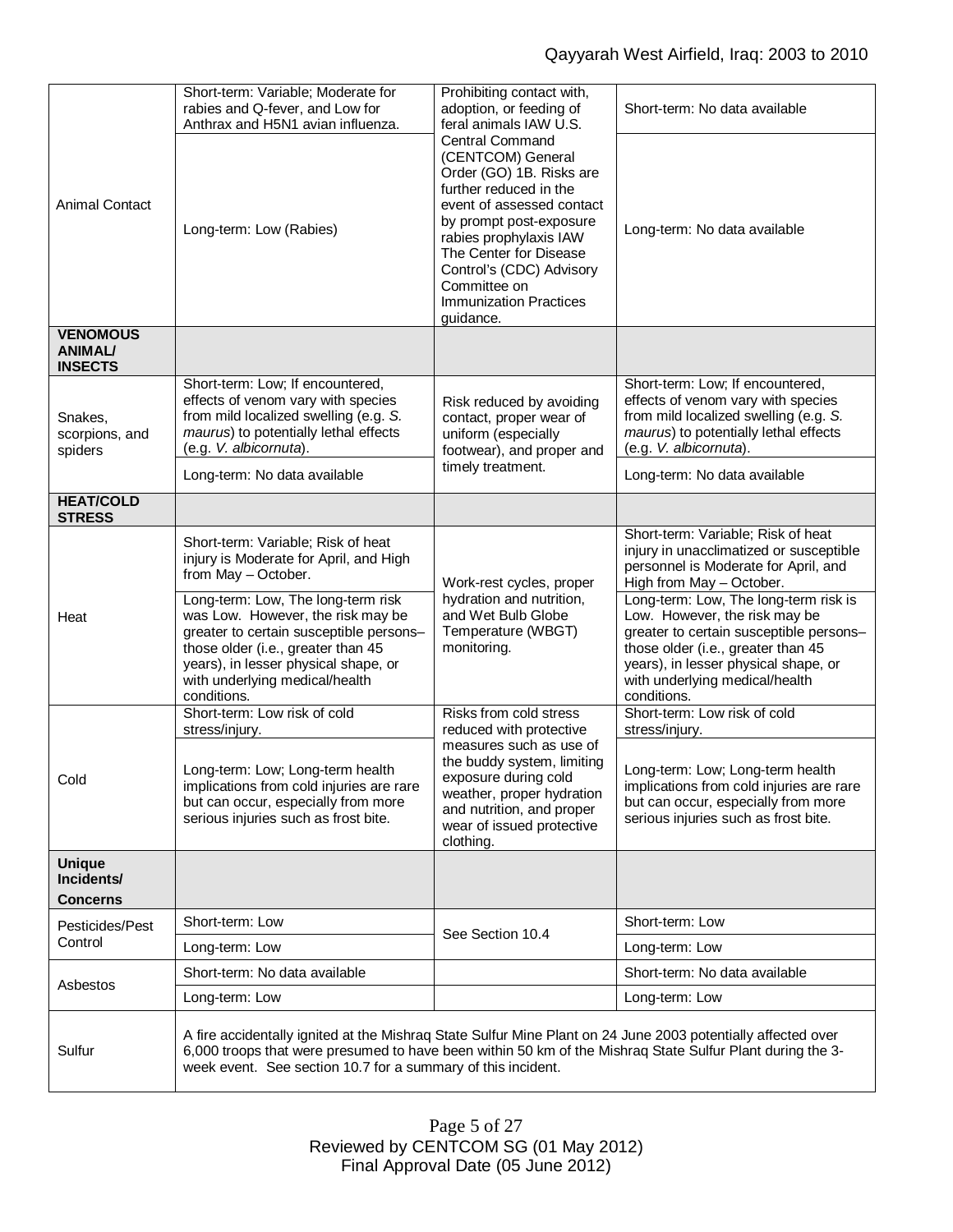#### Qayyarah West Airfield, Iraq: 2003 to 2010

|                  | Short-term: Low | Risks reduced by limiting<br>strenuous physical                                                                                                                                                                                                                                                                                    | Short-term: Low |
|------------------|-----------------|------------------------------------------------------------------------------------------------------------------------------------------------------------------------------------------------------------------------------------------------------------------------------------------------------------------------------------|-----------------|
| <b>Burn Pits</b> | Long-term: Low  | activities when air quality<br>was especially poor; and<br>action such as closing tent<br>flaps, windows, and doors.<br>Other control measures<br>included locating burn pits<br>downwind of prevailing<br>winds, increased distance<br>from troop populations,<br>and improved waste<br>segregation and<br>management techniques. | Long-term: Low  |

<sup>1</sup>This Summary Table provides a qualitative estimate of population-based short- and long-term health risks associated with the occupational environment conditions at Q-West and vicinity that includes FOB Endurance, OBJ Jaguar, and COP Ash-Shura. It does not represent an individual exposure profile. Actual individual exposures and health effects depend on many variables. For example, while a chemical may have been present in the environment, if a person did not inhale, ingest, or contact a specific dose of the chemical for adequate duration and frequency, then there may have been no health risk. Alternatively, a person at a specific location may have experienced a unique exposure which could result in a significant individual exposure. Any such person seeking medical care should have their specific exposure documented in an SF600.

 $^2$  This assessment is based on specific environmental sampling data and reports obtained from 01 April 2003 through 01 August 2010. Sampling locations are assumed to be representative of exposure points for the camp population but may not reflect all the fluctuations in environmental quality or capture unique exposure incidents.

<sup>3</sup>This Summary Table is organized by major categories of identified sources of health risk. It only lists those sub-categories specifically identified and addressed at Q-West and vicinity. The health risks are presented as Low, Moderate, High or Extremely High for both acute and chronic health effects. The health risk level is based on an assessment of both the potential severity of the health effects that could be caused and probability of the exposure that would produce such health effects. Details can be obtained from the APHC/ U.S. Army Institute of Public Health AIPH. Where applicable, "None Identified" is used when though a potential exposure is identified, and no health risks of either a specific acute or chronic health effects are determined. More detailed descriptions of OEH exposures that are evaluated but determined to pose no health risk are discussed in the following sections of this report.

<sup>4</sup>Health risks in this Summary Table are based on quantitative surveillance thresholds (e.g. endemic disease rates; host/vector/pathogen surveillance) or screening levels, e.g. Military Exposure Guidelines (MEGs) for chemicals*.* Some previous assessment reports may provide slightly inconsistent health risk estimates because quantitative criteria such as MEGs may have changed since the samples were originally evaluated and/or because this assessment makes use of all historic site data while previous reports may have only been based on a select few samples.

> Page 6 of 27 Reviewed by CENTCOM SG (01 May 2012) Final Approval Date (05 June 2012)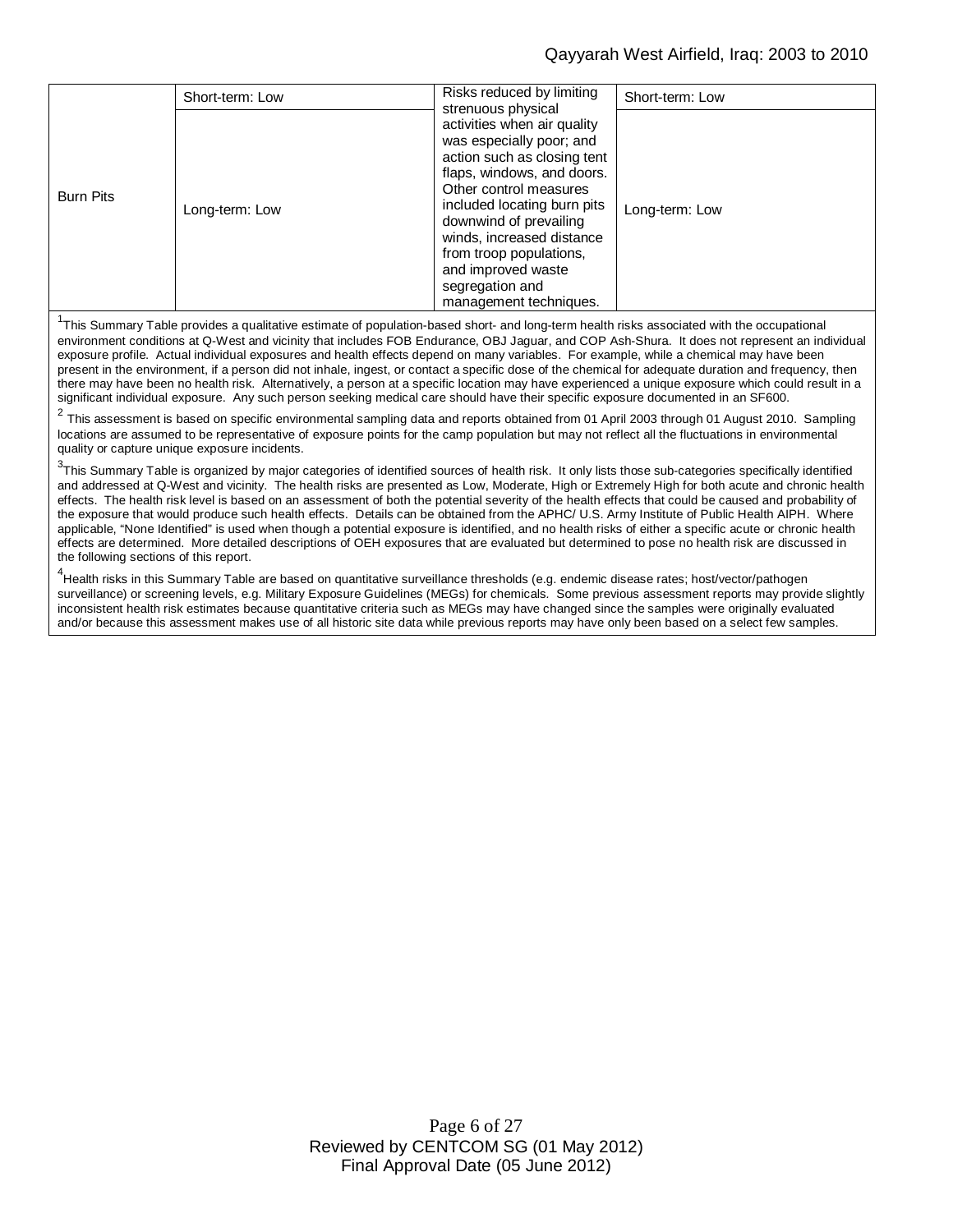# **1 Discussion of Health Risks at Q-West and vicinity, Iraq by Source**

The following sections provide additional information about the OEH conditions summarized above. All risk assessments were performed using the methodology described in the US Army Public Health Command Technical Guide 230, *Environmental Health Risk Assessment and Chemical Exposure Guidelines for Deployed Military Personnel* (USAPHC TG 230). All OEH risk estimates represent residual risk after accounting for preventive controls in place. Occupational exposures and exposures to endemic diseases are greatly reduced by preventive measures. For environmental exposures related to airborne dust, there are limited preventive measures available, and available measures have little efficacy in reducing exposure to ambient conditions.

# **2 Air**

# 2.1 Site-Specific Sources Identified

Q-West is situated in a dusty semi-arid desert environment. Inhalational exposure to high levels of dust and particulate matter, such as during high winds or dust storms, may result in mild to more serious short-term health effects (e.g., eye, nose or throat and lung irritation) in some personnel. Additionally, certain subgroups of the deployed forces (e.g., those with pre-existing asthma/cardio pulmonary conditions) are at greatest risk of developing notable health effects.

## 2.2 Particulate matter

Particulate matter (PM) is a complex mixture of extremely small particles suspended in the air. The PM includes solid particles and liquid droplets emitted directly into the air by sources such as: power plants, motor vehicles, aircraft, generators, construction activities, fires, and natural windblown dust. The PM can include sand, soil, metals, volatile organic compounds (VOC), allergens, and other compounds such as nitrates or sulfates that are formed by condensation or transformation of combustion exhaust. The PM composition and particle size vary considerably depending on the source. Generally, PM of health concern is divided into two fractions:  $PM_{10}$ , which includes coarse particles with a diameter of 10 micrometers or less, and fine particles less than 2.5 micrometers ( $PM<sub>2.5</sub>$ ), which can reach the deepest regions of the lungs when inhaled. Exposure to excessive PM is linked to a variety of potential health effects.

# 2.3 Particulate matter, less than10 micrometers  $(PM_{10})$

2.3.1 Exposure Guidelines:

Short Term (24-hour) PM $_{10}$  (µg/m $^3$ 

- 
- Marginal MEG  $=$  420
- Critical MEG =  $600$

): Long-term PM<sub>10</sub> MEG ( $\mu$ g/m<sup>3</sup>):

Negligible  $MEG = 250$  Not defined and not available.

2.3.2 Sample data/Notes:

A total of 72 valid PM<sub>10</sub> air samples were collected from 2003-2009. The range of 24-hour PM<sub>10</sub> concentrations was 10 μg/m<sup>3</sup> – 859 μg/m<sup>3</sup> with an average concentration of 184 μg/m<sup>3</sup>.

Q-West: A total of 67 valid PM<sub>10</sub> air samples were collected from 4 August 2003 to 24 April 2009. The range of 24-hour PM<sub>10</sub> concentrations was 10 μg/m<sup>3</sup> – 859 μg/m<sup>3</sup> with an average concentration of 218 μg/m<sup>3</sup>.

> Page 7 of 27 Reviewed by CENTCOM SG (01 May 2012) Final Approval Date (05 June 2012)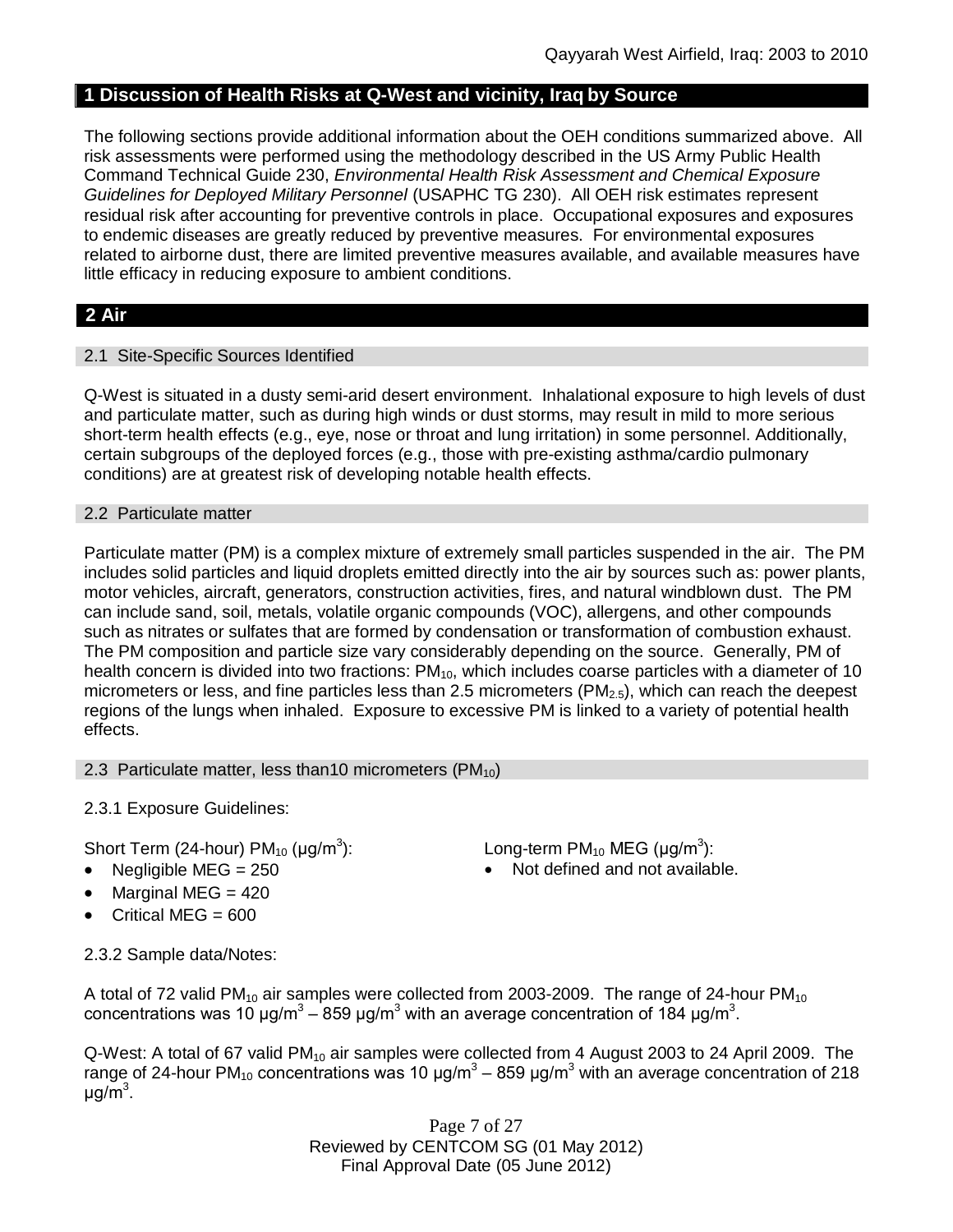COP Ash-Shura: A total of 5 valid PM<sub>10</sub> air samples were collected from 19 May to 11 September 2009. The range of 24-hour PM<sub>10</sub> concentrations was 113 µg/m<sup>3</sup> – 229 µg/m<sup>3</sup> with an average concentration of 150 μg/m<sup>3</sup>. The average and peak PM10 concentration were below the short-term PM10 negligible MEG and was not considered a health risk hazard. However, the data quantity and quality were insufficient to characterize the potential health risk of PM10 exposure to U.S. personnel.

# 2.3.3 Short-term health risks:

**Moderate:** The average PM<sub>10</sub> concentration at Q-West was below the short-term PM<sub>10</sub> negligible MEG and was not considered a health risk hazard. The short-term risk assessment for peak  $PM_{10}$ concentration was Moderate. Therefore,  $PM_{10}$  was not expected to pose a short-term health risk to personnel on typical days. Peak exposures may have occurred, increasing the health risk level to Moderate (TG 230 Table 3-2). A Moderate health risk suggests that mission capabilities may have been degraded, and may have required limited in-theater medical countermeasures and resources*.* Daily average health risk levels for  $PM_{10}$  show no hazard for 64%, Low health risk for 24%, Moderate health risk for 9%, and High health risk for 3% of the time. Confidence in the short-term  $PM_{10}$  health risk assessment was low (TG 230, Table 3-6).

For the highest observed  $PM_{10}$  exposure at Q-West, the hazard severity was critical. During peak exposures at the critical hazard severity level, most if not all personnel may have experienced very notable eye, nose, and throat irritation and respiratory effects. Visual acuity may have been impaired, as was overall aerobic capacity. Some personnel may not have been able to perform assigned duties. Lost duty days were expected. Those with a history of asthma or cardiopulmonary disease may have experienced more severe symptoms. Confidence in short-term  $PM_{10}$  risk assessment was low (TG 230, Table 3-6).

2.3.4 Long-term health risk:

**Not Evaluated-no available health guidelines**. The U. S. Environmental Protection Agency (EPA) has retracted its long-term standard (national ambient air quality standards, NAAQS) for  $PM_{10}$  due to an inability to clearly link chronic health effects with chronic  $PM_{10}$  exposure levels.

# 2.4 Particulate Matter, less than 2.5 *micrometers* (PM<sub>2.5</sub>)

2.4.1 Exposure Guidelines:

Short Term (24-hour) PM $_{2.5}$  (µg/m $^3$ 

- Negligible MEG = 65 Negligible MEG = 15
- Marginal MEG =  $250$  extended to Marginal MEG =  $65$ .
- $\bullet$  Critical MEG = 500

):  $\qquad \qquad \textsf{Long-term (1year) PM}_{2.5} \, \textsf{MEGs (}\mu\textsf{g/m}^3\textsf{)}\textsf{:}$ 

- 
- 

2.4.2 Sample data/Notes:

Q-West: A total of 24 valid PM<sub>2.5</sub> air samples were collected from 31 March to 30 July 2008. The range of 24-hour PM<sub>2.5</sub> concentrations was 13 μg/m<sup>3</sup> – 254 μg/m<sup>3</sup> with an average concentration of 89 μg/m<sup>3</sup>.

2.4.3 Short-term health risks:

Low: The short-term PM<sub>2.5</sub> health risk assessment is Low based on average and peak PM<sub>2.5</sub> sample concentrations, and the likelihood of exposure at these hazard severity levels. A Low health risk

> Page 8 of 27 Reviewed by CENTCOM SG (01 May 2012) Final Approval Date (05 June 2012)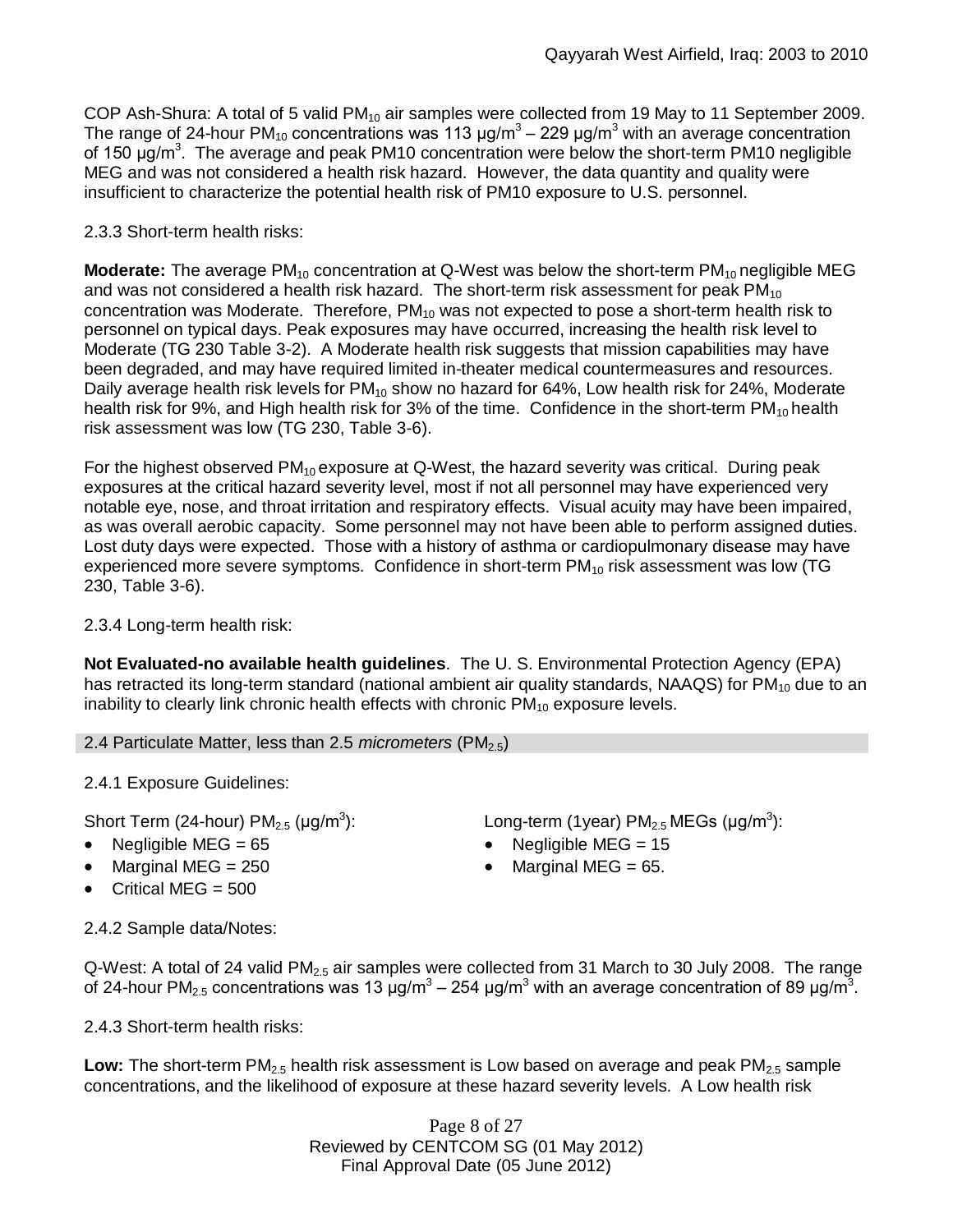assessment is expected to have little or no impact on mission readiness with no specific medical action required (Reference 9, Table 3-2). Daily average health risk levels for  $PM_{2.5}$  show no hazard for 38%, low health risk for 58% and moderate health risk for 4% of the time. Confidence in the short-term  $PM_{2.5}$ health risk assessment was low (Reference 9, Table 3-6).

The hazard severity was negligible for average  $PM_{2.5}$  sample concentrations. The results indicate that severity a few personnel may have experienced notable eye, nose, and throat irritation; most personnel would have experienced only mild effects. Pre-existing health conditions (e.g., asthma or cardiopulmonary diseases) may have been exacerbated (Reference 9, Table 3-10).

For the highest observed PM<sub>2.5</sub> exposure, the hazard severity was marginal. During peak exposures at the marginal hazard severity level, a majority of personnel may have experienced notable eye, nose, and throat irritation and some respiratory effects. Some lost duty days were expected. Significant aerobic activity would have increased risk. Those with a history of asthma or cardiopulmonary disease were expected to experience increased symptoms (Reference 9, Table 3-10).

# 2.4.4 Long-term health risks:

**Low:** The long-term health risk assessment is Low based on average PM<sub>2.5</sub> concentration, and the likelihood of exposure at this hazard severity level. A Low health risk level suggests that long-term exposure to  $PM_{2.5}$  is expected to have little or no impact on mission readiness, with no specific medical action required for typical exposures (Reference 9, Table 3-3). Confidence in the long-term PM<sub>2.5</sub> health risk assessment is low (Reference 9, Table 3-6).

The hazard severity was marginal (>65 µg/m<sup>3</sup>) for average PM<sub>2.5</sub> sample concentrations. The results suggest that with repeated exposures above the marginal hazard severity threshold, it was plausible that development of chronic health conditions such as reduced lung function or exacerbated chronic bronchitis, chronic obstructive pulmonary disease (COPD), asthma, atherosclerosis or other cardiopulmonary diseases could have occurred in generally healthy troops. Those with a history of asthma or cardiopulmonary disease were considered to be at particular risk (Reference 9, Table 3-11).

# 2.5 Airborne Metals

# 2.5.1 Sample data/Notes:

A total of 67 valid PM<sub>10</sub> airborne metal samples were collected at Q-West from 4 August 2003 to 24 April 2009. None of the analyzed metals in the collected samples were found at concentrations above the 1-year negligible MEGs.

# 2.5.2 Short and long-term health risks:

# **None identified based on the available sampling data.**

# 2.6 Volatile Organic Compounds (VOC)

# 2.6.1 Sample data/Notes:

The health risk assessment is based on average and peak concentration of 14 valid volatile organic chemical (VOC) air samples collected at Q-West from 3 to 26 July 2008, and the likelihood of exposure. None of the analyzed VOC pollutants were found at concentrations above short or long-term MEGs.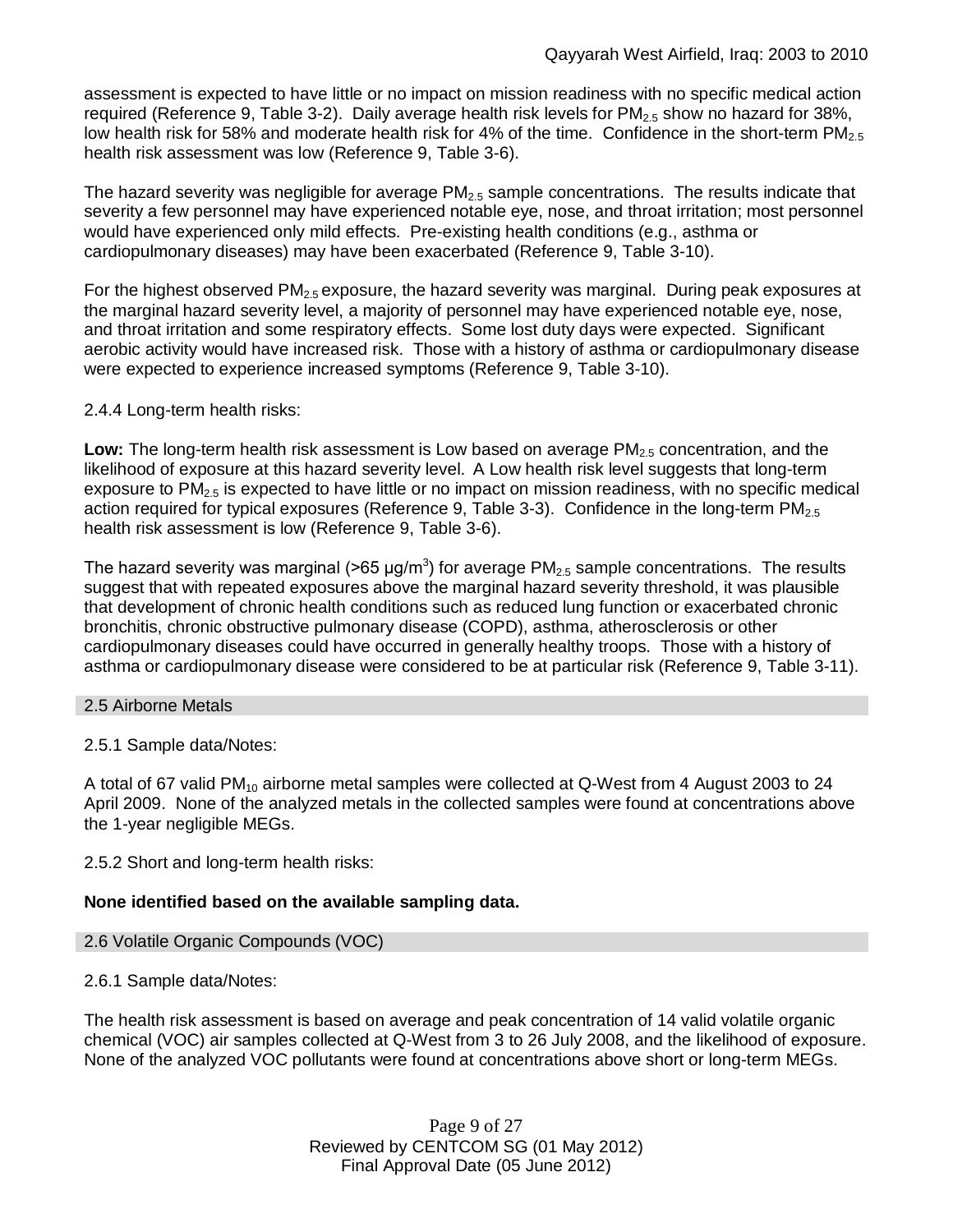2.6.2 Short and long-term health risks:

**None identified based on the available sampling data.** No parameters exceeded 1-year Negligible MEGs.

# **3 Soil**

## 3.1 Site-Specific Sources Identified

3.2 Sample data/Notes:

A total of 7 valid surface soil samples were collected at Q-West  $(n = 2)$ , COP Ash-Shura  $(n = 2)$ , and OBJ Jaguar (n = 3) from 2003 - 2009 to assess OEH health risk to deployed personnel. The primary soil contamination exposure pathways are dermal contact and dust inhalation. Typical parameters analyzed for included semi volatile organic compounds (SVOCs), heavy metals, polychlorinated biphenyls (PCBs), pesticides, herbicides. If the contaminant was known or suspected, other parameters may have been analyzed for (i.e. Total petroleum hydrocarbons (TPH) and polycyclic aromatic hydrocarbons (PAH) near fuel spills). The percent of the population exposed to soil and associated dust in the sampled areas was > 75% for 2 samples, 50 – 75% for 1 sample and 25 <50% for 3 samples. For the risk assessment, personnel are assumed to remain at this location for 6 months to 1 year. No health hazards were identified from surface soil samples collected. However, soil sample data were of insufficient type, quality or quantity to provide base-wide health risk characterizations.

## *3.3 Short-term health risk:*

**Not an identified source of health risk**. Currently, sampling data for soil are not evaluated for short term (acute) health risks**.**

#### *3.4 Long-term health risk:*

**None identified based on available sample data.** No parameters exceeded 1-year Negligible MEGs.

# **4 Water**

In order to assess the health risk to U.S. personnel from exposure to water in theater, the APHC identified the most probable exposure pathways. These are based on the administrative information provided on the field data sheets submitted with the samples taken over the time period being evaluated. Based on the information provided from the field, all samples for untreated water samples were associated with source water for treatment and no exposure pathways were associated with those samples. Therefore, untreated samples are not assessed as potential health hazards. It is assumed that 100% of all U.S. personnel at Q-West, FOB Endurance, and COP Ash-Shura will be directly exposed to reverse osmosis water purification unit (ROWPU) treated and disinfected fresh bulk water, since this classification of water is primarily used for personal hygiene, showering, cooking, and for use at vehicle wash racks. Field data sheets indicate that bottled water is the only approved source of drinking water.

> Page 10 of 27 Reviewed by CENTCOM SG (01 May 2012) Final Approval Date (05 June 2012)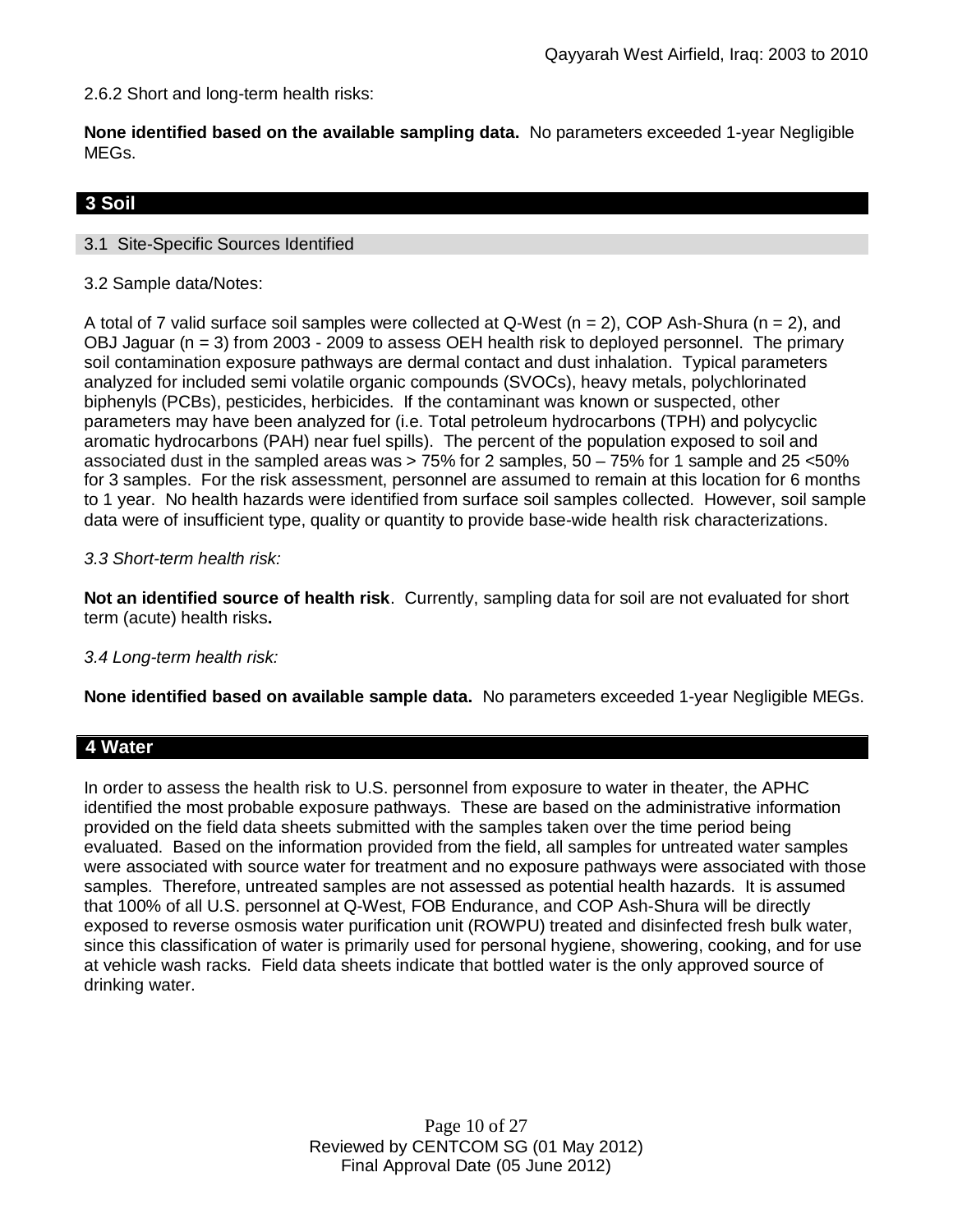# 4.1 Drinking Water: Bottled or Packaged Water

#### 4.1.1 Site-Specific Sources Identified

The primary source for bottled water comes from Tigris River which was treated by filtration and bottled on site by Oasis Water (Oasis Bottled Water Plant on Q-West, which was not affiliated with the commercial bottled water company of the same name). Other bottled water sources may also have been available.

#### 4.1.2 Sample data/Notes:

To assess the potential for adverse health effects to troops, the following assumptions were made about dose and duration: A conservative (protective) assumption was that personnel routinely ingested 15 L/day of bottled water for up to 365 days (1-year). It was further assumed that control measures were not used. A total of 9 valid bottled water samples were collected from 11 April 2006 to 18 April 2009. No health risks from bottled water exposures were identified based on limited sample data.

4.1.3 Short-term and long-term health risk:

**None identified based on available sample data.** All collected samples were below the short and long-term Negligible MEGs.

#### 4.2 Non-Drinking Water: ROWPU

#### 4.2.1 Site-Specific Sources Identified

Although the primary route of exposure for most microorganisms is ingestion of contaminated water, dermal exposure to some microorganisms, chemicals, and biologicals may also cause adverse health effects. Complete exposure pathways would include drinking, brushing teeth, personal hygiene, cooking, providing medical and dental care using a contaminated water supply or during dermal contact at vehicle or aircraft wash racks.

#### 4.2.2 Sample data/Notes:

To assess the potential for adverse health effects to troops the following assumptions were made about dose and duration: All U.S. personnel at this location were expected to remain at this site for approximately 1 year. A conservative (protective) assumption is that personnel routinely consumed less than 5L/day of non-drinking water for up to 365 days (1-year). It is further assumed that control measures and/or personal protective equipment were not used. A total of 24 reverse osmosis treated (Non-Drinking) samples from 2006 to 2009 were evaluated for this health risk assessment. No chemicals were detected at levels above the short or long-term MEGs.

#### 4.2.3 Short and long-term health risks:

**None identified based on available sample data.** All collected samples were below the short and long-term Negligible MEGs.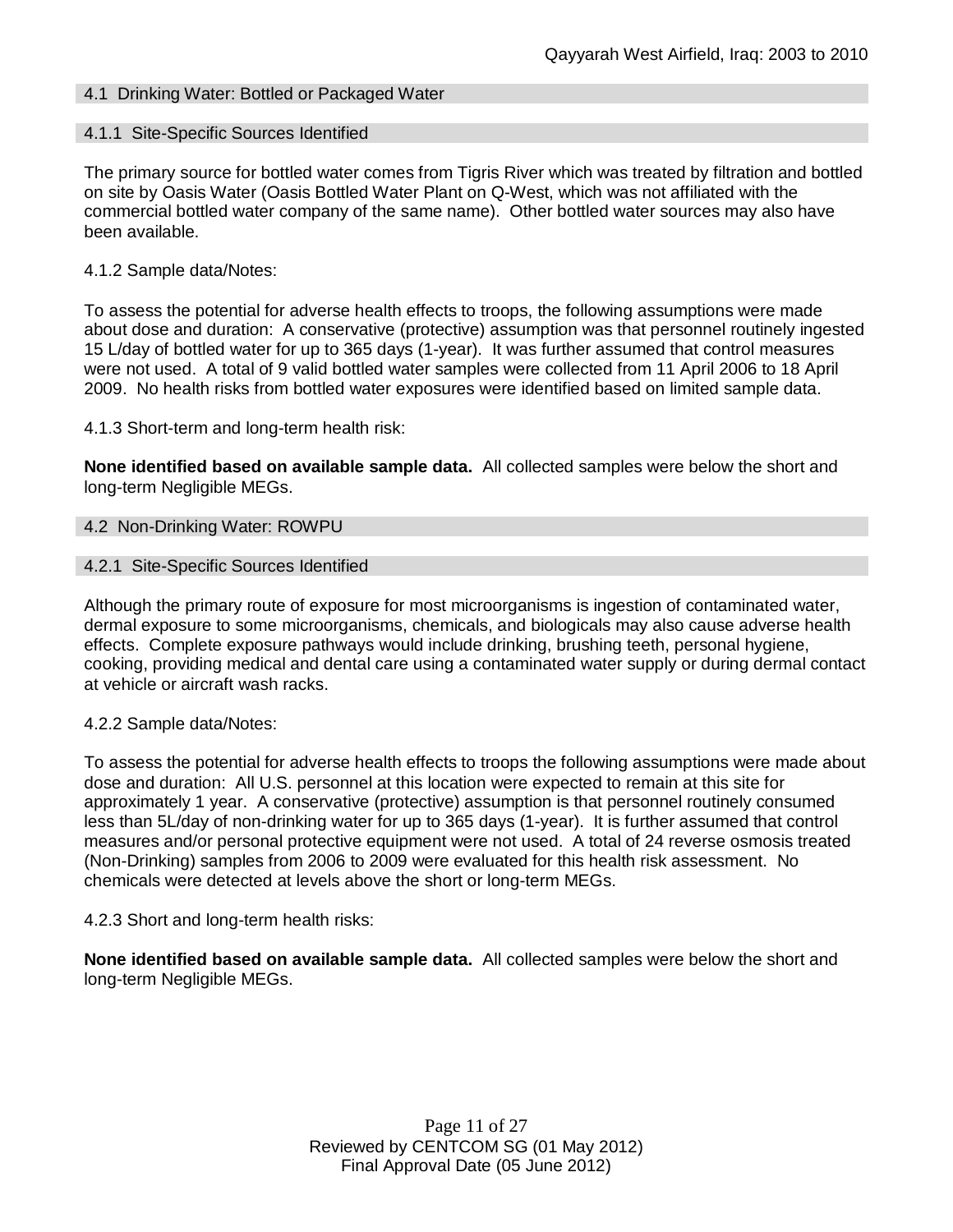# **5 Military Unique**

5.1 Chemical Biological, Radiological Nuclear (CBRN) Weapons

No specific hazard sources were documented in the Defense Occupational and Environmental Health Readiness System (DOEHRS) or the Military Environmental Surveillance Library (MESL) from 01 April 2003 through 01 August 2010.

#### 5.2 Depleted Uranium (DU)

No specific hazard sources were documented in the DOEHRS or MESL from 01 April 2003 through 01 August 2010.

#### 5.3 Ionizing Radiation

No specific hazard sources were documented in the DOEHRS or MESL from 01 April 2003 through 01 August 2010.

#### 5.4 Non-Ionizing Radiation

No specific hazard sources were documented in the DOEHRS or MESL from 01 April 2003 through 01 August 2010.

#### **6 Endemic Diseases**

This document lists the endemic diseases reported in the region, its specific health risks and severity and general health information about the diseases. USCENTCOM MOD 11 (Reference 11) lists deployment requirements, to include immunizations and chemoprophylaxis, in effect during the timeframe of this POEMS.

#### 6.1 Foodborne and Waterborne Diseases

Food borne and waterborne diseases in the area are transmitted through the consumption of local food and water. Local unapproved food and water sources (including ice) are heavily contaminated with pathogenic bacteria, parasites, and viruses to which most U.S. Service Members have little or no natural immunity. Effective host nation disease surveillance does not exist within the country. Only a small fraction of diseases are identified or reported in host nation personnel. Diarrheal diseases are expected to temporarily incapacitate a very high percentage of U.S. personnel within days if local food, water, or ice is consumed. Hepatitis A and typhoid fever infections typically cause prolonged illness in a smaller percentage of unvaccinated personnel. Vaccinations are required for DOD personnel and contractors. In addition, although not specifically assessed in this document, significant outbreaks of viral gastroenteritis (e.g., norovirus) and food poisoning (e.g., *Bacillus cereus*, *Clostridium perfringens*, *Staphylococcus*) may occur. Key disease risks are summarized below:

Mitigation strategies were in place and included consuming food and water from approved sources, vaccinations (when available), frequent hand washing and general sanitation practices.

#### 6.1.1 Diarrheal diseases (bacteriological)

**High, mitigated to Low**: Diarrheal diseases are expected to temporarily incapacitate a very high percentage of personnel (potentially over 50% per month) within days if local food, water, or ice is consumed. Field conditions (including lack of hand washing and primitive sanitation) may facilitate

> Page 12 of 27 Reviewed by CENTCOM SG (01 May 2012) Final Approval Date (05 June 2012)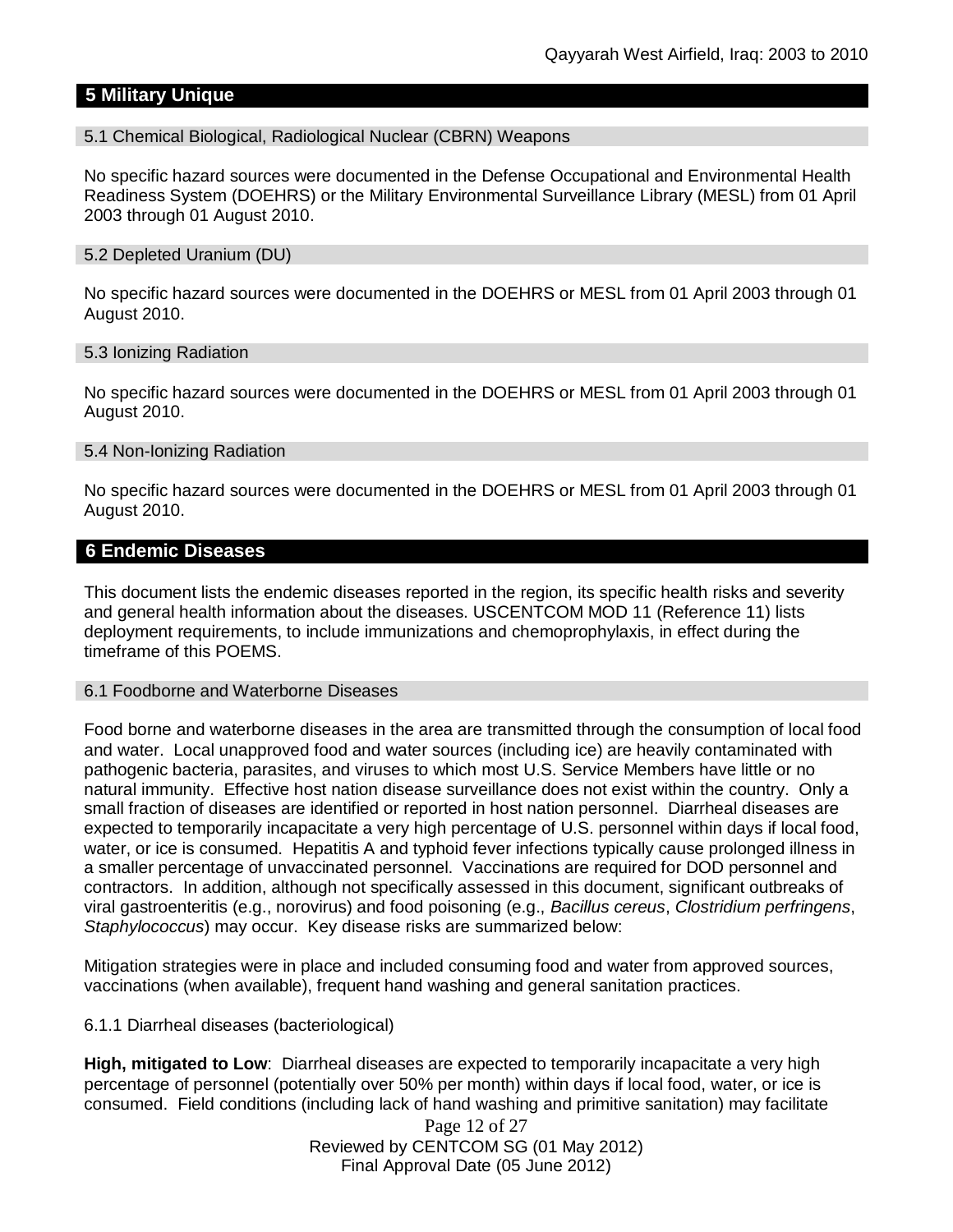person-to-person spread and epidemics. Typically mild disease treated in outpatient setting; recovery and return to duty in less than 72 hours with appropriate therapy. A small proportion of infections may require greater than 72 hours limited duty, or hospitalization.

# 6.1.2 Hepatitis A, typhoid/paratyphoid fever, and diarrhea-protozoal

**High, mitigated to Low**: Unmitigated health risk to U.S. personnel is high year round for hepatitis A and typhoid/paratyphoid fever, and Moderate for diarrhea-protozoal. Mitigation was in place to reduce the risks to low. Hepatitis A, typhoid/paratyphoid fever, and diarrhea-protozoal disease may cause prolonged illness in a small percentage of personnel (less than 1% per month). Although much rarer, other potential diseases in this area that are also considered a Moderate risk include: hepatitis E, diarrhea-cholera, and brucellosis.

## *6.1.3 Short-term Health Risks:*

**Low**: The overall unmitigated short-term risk associated with food borne and waterborne diseases are considered High (bacterial diarrhea, hepatitis A, typhoid/paratyphoid fever) to Moderate (diarrheacholera, diarrhea-protozoal, brucellosis) to Low (hepatitis E) if local food or water is consumed. Preventive Medicine measures reduced the risk to Low. Confidence in the health risk estimate was high.

## *6.1.4 Long-term Health Risks:*

## **None identified based on available data.**

## 6.2 Arthropod Vector-Borne Diseases

During the warmer months, the climate and ecological habitat support populations of arthropod vectors, including mosquitoes, ticks, mites, and sandflies. Significant disease transmission is sustained countrywide, including urban areas. Mitigation strategies were in place and included proper wear of treated uniforms, application of repellent to exposed skin, and use of bed nets and chemoprophylaxis (when applicable). Additional methods included the use of pesticides, reduction of pest/breeding habitats, and engineering controls.

#### *6.2.1 Malaria*

**None**: Indigenous transmission of malaria in Iraq was eliminated as of 2008 reducing risk among personnel exposed to mosquito bites to None.

#### *6.2.2 Leishmaniasis*

**Moderate, mitigated to Low**: The disease risk is Moderate during the warmer months when sandflies are most prevalent, but reduced to low with mitigation measures. Leishmaniasis is transmitted by sand flies. There are two forms of the disease; cutaneous (acute form) and visceral (a more latent form of the disease). The leishmaniasis parasites may survive for years in infected individuals and this infection may go unrecognized by physicians in the U.S. when infections become symptomatic years later. Cutaneous infection is unlikely to be debilitating, though lesions may be disfiguring. Visceral leishmaniasis disease can cause severe febrile illness which typically requires hospitalization with convalescence over 7 days.

> Page 13 of 27 Reviewed by CENTCOM SG (01 May 2012) Final Approval Date (05 June 2012)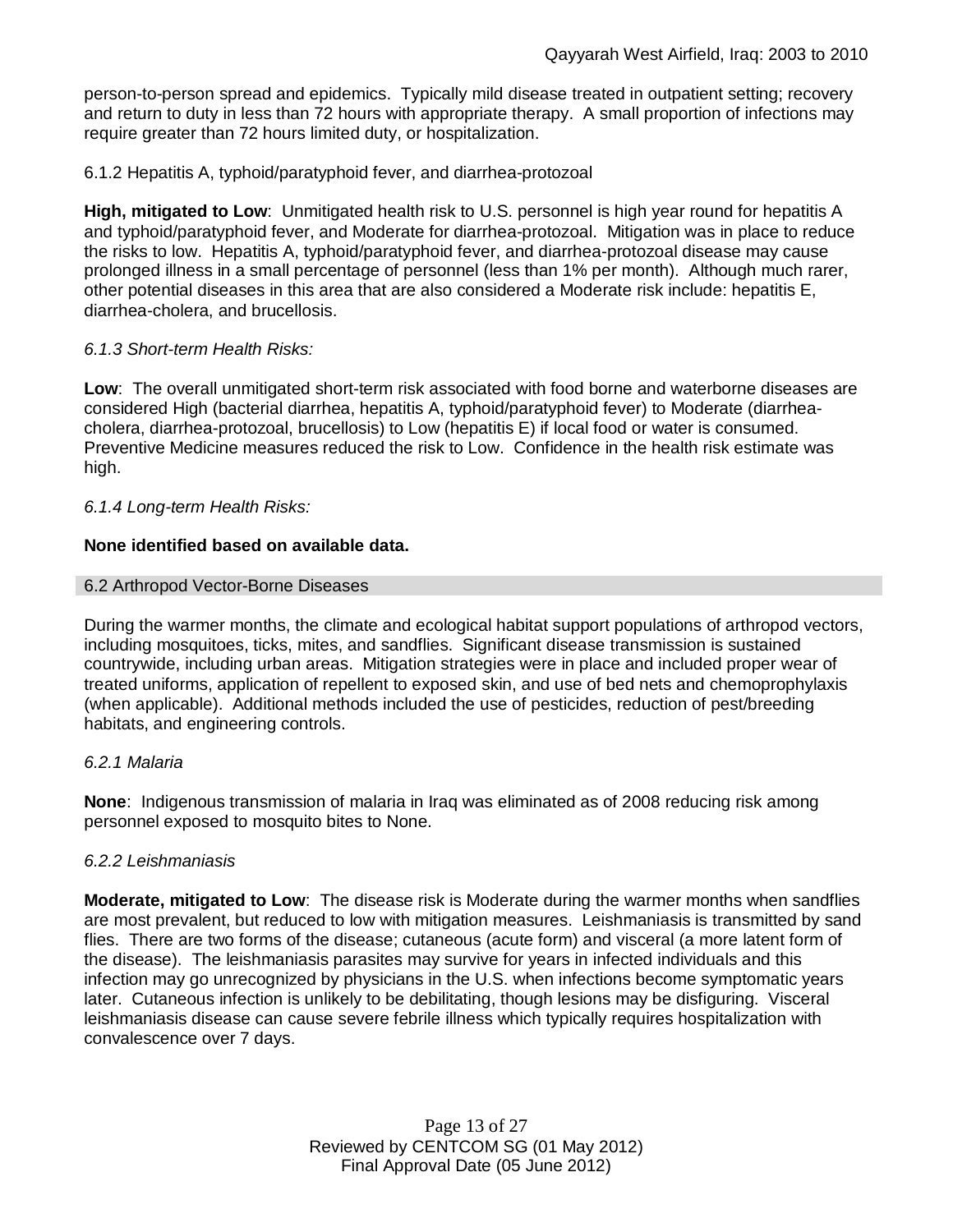# *6.2.3 Crimean-Congo hemorrhagic fever*

**Moderate, mitigated to Low**: Unmitigated risk is moderate, but reduced to low with mitigation measures. Crimean-Congo hemorrhagic fever occurs in rare cases (less than 0.1% per month attack rate in indigenous personnel) and is transmitted by tick bites or occupational contact with blood or secretions from infected animals. The disease typically requires intensive care with fatality rates from 5% to 50%.

# *6.2.4 Sandfly fever*

**Moderate, mitigated to Low**: Sandfly fever has a Moderate risk with potential disease rates from 1% to 10% per month under worst case conditions. Mitigation measures reduced the risk to low. The disease is transmitted by sandflies and occurs more commonly in children though adults are still at risk. Sandfly fever disease typically resulted in debilitating febrile illness requiring 1 to 7 days of supportive care followed by return to duty.

#### *6.2.5 Sindbis (and Sindbis-like viruses)*

**Low**: Sindbis and sindbis-like viruses are maintained in a bird-mosquito cycle in rural areas and occasionally caused limited outbreaks among humans. The viruses are transmitted by a variety of *Culex* mosquito species found primarily in rural areas. A variety of bird species may serve as reservoir or amplifying hosts. Extremely rare cases (less than 0.01% per month attack rate) could have occurred seasonally (April - November). Debilitating febrile illness often accompanied by rash, typically requires 1 to 7 days of supportive care; significant arthralgias may persist for several weeks or more in some cases. This disease is associated with a low health risk estimate.

## 6.2.6 *Rickettsioses, tickborne (spotted fever group)*

**Low**: Rare cases (less than 0.1% per month) of rickettsioses disease are possible among personnel exposed to tick bites. Rickettsioses are transmitted by multiple species of hard ticks, including *Rhipicephalus* spp., which are associated with dogs. Other species of ticks, including *Ixodes* are also capable of transmitting rickettsial pathogens in this group. In addition to dogs, various rodents and other animals also may serve as reservoirs. Ticks are most prevalent from April through November. Incidents can result in debilitating febrile illness, which may require 1 to 7 days of supportive care followed by return to duty. The health risk of rickettsial disease is Low.

# 6.2.7 *Typhus-murine (fleaborne)*

**Low**: Typhus-murine has a Low risk estimate and is assessed as present, but at unknown levels. Rare cases are possible among personnel exposed to rodents (particularly rats) and flea bites. Incidents may result in debilitating febrile illness typically requiring 1 to 7 days of supportive care followed by return to duty.

#### *6.2.8 West Nile fever*

**Low**: West Nile fever is present. The disease is maintained by the bird population and transmitted to humans via mosquito vector. Typically, infections in young, healthy adults were asymptomatic although fever, headache, tiredness, body aches (occasionally with a skin rash on trunk of body), and swollen lymph glands can occurred. This disease is associated with a low risk estimate.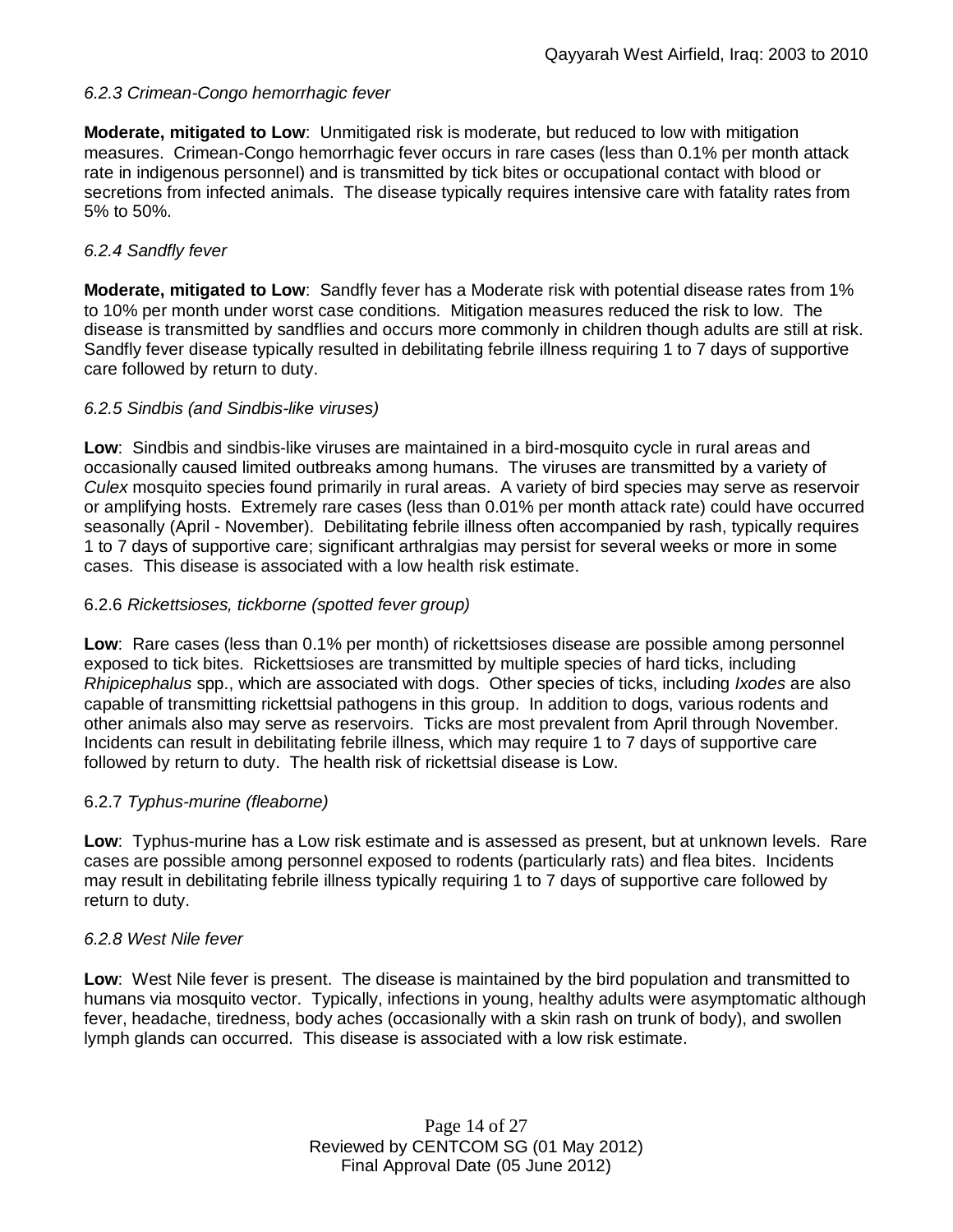# *6.2.9 Short -term health risks:*

**Low:** The unmitigated risk is moderate for leishmaniasis - cutaneous (acute), Crimean-Congo hemorrhagic fever, and sandfly fever; Low for, sindbis, rickettsioses-tickborne*,* typhus-fleaborne, and West Nile fever. No hazard from malaria (2008 - 2011). Risk is reduced to Low by proper wear of the uniform and application of repellent to exposed skin. Confidence in the risk estimate is high.

# *6.2.10 Long -term health risks:*

**Low:** The unmitigated risk is moderate for leishmaniasis-visceral (chronic). Risk is reduced to Low by proper wear of the uniform and application of repellent to exposed skin. Confidence in the risk estimate is high.

# 6.3 Water Contact Diseases

Tactical operations or recreational activities that involve extensive contact with surface water such as lakes, streams, rivers, or flooded fields may result in significant exposure to leptospirosis and schistosomiasis. Arid portions of Iraq without permanent or persistent bodies of surface water do not support transmission of leptospirosis or schistosomiasis. Risk was restricted primarily to areas along rivers and lakes. These diseases can debilitate personnel for up to a week or more. Leptospirosis risk typically increases during flooding. In addition, although not specifically assessed in this document, bodies of surface water are likely to be contaminated with human and animal waste. Activities such as wading or swimming may result in exposure to enteric diseases including diarrhea and hepatitis via incidental ingestion of water. Prolonged water contact also may lead to the development of a variety of potentially debilitating skin conditions including bacterial or fungal dermatitis. Mitigation strategies were in place and included avoiding water contact and recreational water activities, proper wear of uniform (especially footwear), and protective coverings for cuts/abraded skin.

# *6.3.1 Leptospirosis*

**Moderate, mitigated to Low**: Human infections occur seasonally (typically April through November) through exposure to water or soil contaminated by infected animals and is associated with wading, and swimming in contaminated, untreated open water. The occurrence of flooding after heavy rainfall facilitates the spread of the organism because as water saturates the environment leptospirosis present in the soil passes directly into surface waters. Leptospirosis can enter the body through cut or abraded skin, mucous membranes, and conjunctivae. Infection may also occur from ingestion of contaminated water. The acute, generalized illness associated with infection may mimic other tropical diseases (for example, dengue fever, malaria, and typhus), and common symptoms include fever, chills, myalgia, nausea, diarrhea, cough, and conjunctival suffusion. Manifestations of severe disease can include jaundice, renal failure, hemorrhage, pneumonitis, and hemodynamic collapse. Recreational activities involving extensive water contact may result in personnel being temporarily debilitated with leptospirosis. This disease is associated with a Moderate health risk estimate.

# *6.3.2 Schistosomiasis*

**Moderate, mitigated to Low**: Humans are the principal reservoir for schistosomes; humans shed schistosome eggs in urine or feces. Animals such as cattle and water buffalo may also be significant reservoirs. Rare cases (less than 0.1% per month attack rate) may occur seasonally (typically April through November) among personnel wading or swimming in lakes, streams, or irrigated fields which were frequently contaminated with human and animal waste containing schistosome eggs. In groups with prolonged exposure to heavily contaminated foci, attack rates may exceed 10%. Exceptionally heavy concentrations of schistosomes may occur in discrete foci, which were difficult to distinguish from

> Page 15 of 27 Reviewed by CENTCOM SG (01 May 2012) Final Approval Date (05 June 2012)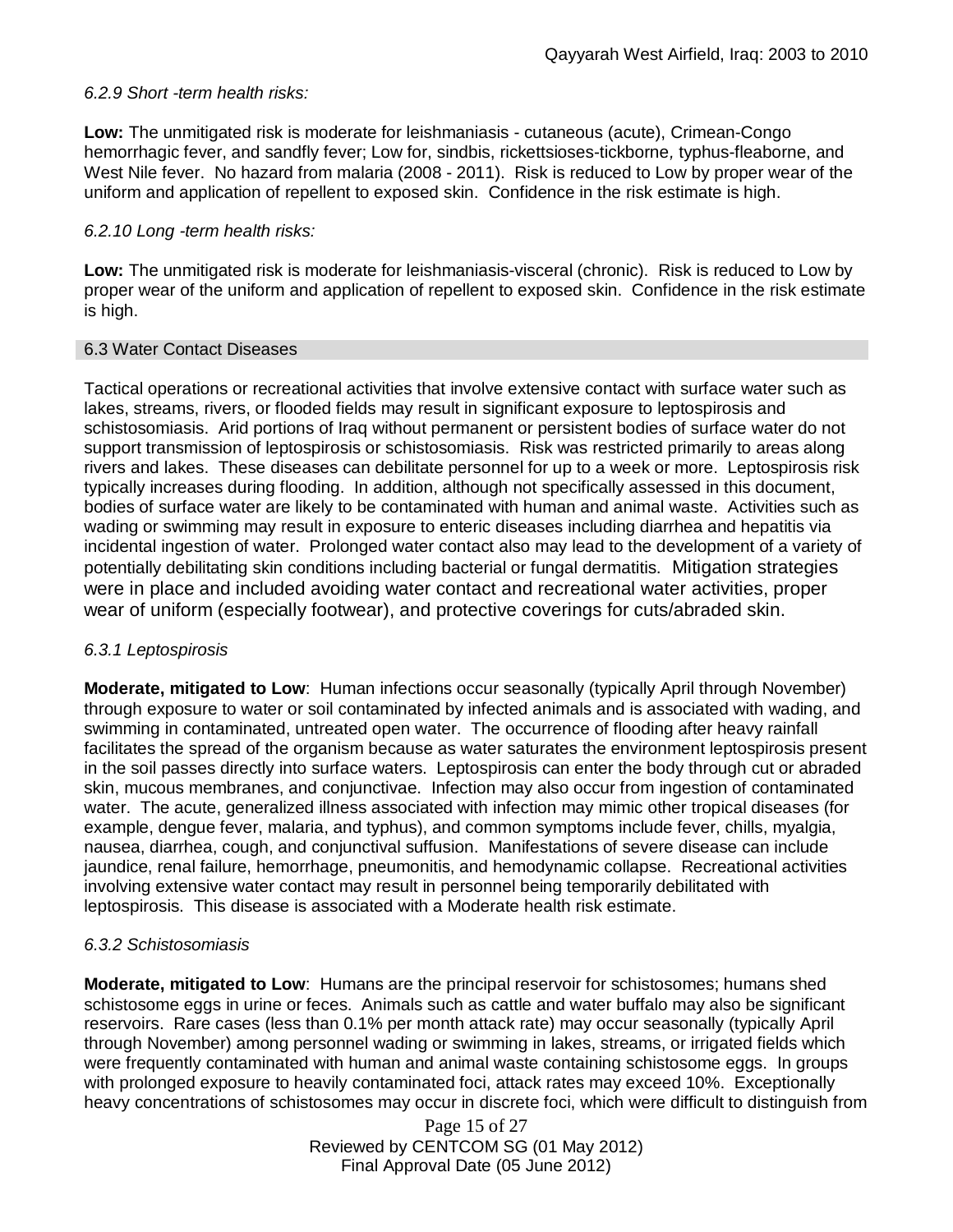less contaminated areas. In non-immune personnel exposed to such foci, rates of acute schistosomiasis may be over 50%. Mild infections are generally asymptomatic. In very heavy acute infections, a febrile illness (acute schistosomiasis) may occur, especially with *Schistosoma japonicum* and *S. mansoni*, requiring hospitalization and convalescence over 7 days. This disease is associated with a Moderate health risk estimate.

#### *6.3.3 Short -term health risks:*

**Low:** Unmitigated Health risk of schistosomiasis and leptospirosis is Moderate during warmer months. . Mitigation measures reduce the risk to Low. Confidence in the health risk estimate is high.

## *6.3.4 Long -term health risks:*

## **None identified based on available data.**

## 6.4 Respiratory Diseases

Although not specifically assessed in this document, deployed U.S. forces may be exposed to a wide variety of common respiratory infections in the local population. These include influenza, pertussis, viral upper respiratory infections, viral and bacterial pneumonia, and others. The U.S. military populations living in close-quarter conditions are at risk for substantial person-to-person spread of respiratory pathogens. Influenza is of particular concern because of its ability to debilitate large numbers of unvaccinated personnel for several days. Mitigation strategies were in place and included routine medical screenings, vaccination, enforcing minimum space allocation in housing units, implementing head-to-toe sleeping in crowded housing units, implementation of proper personal protective equipment (PPE) when necessary for healthcare providers and detention facility personnel.

# *6.4.1 Tuberculosis (TB)*

**Moderate, mitigated to Low:** Potential health risk to U.S. personnel is Moderate, mitigated to Low, year round. Transmission typically requires close and prolonged contact with an active case of pulmonary or laryngeal TB, although it also can occur with more incidental contact. The Army Surgeon General has defined increased risk in deployed Soldiers as indoor exposure to locals or third country nationals of greater than one hour per week in a highly endemic active TB region. Additional mitigation included active case isolation in negative pressure rooms, where available.

#### *6.4.2 Meningococcal meningitis*

**Low:** Meningococcal meningitis poses a Low risk and is transmitted from person to person through droplets of respiratory or throat secretions. Close and prolonged contact facilitates the spread of this disease. Meningococcal meningitis is potentially a very severe disease typically requiring intensive care; fatalities may occur in 5-15% of cases.

# *6.4.3 Short-term health risks:*

**Low:** Moderate (TB) to Low (for meningococcal meningitis). Overall risk was reduced to Low with mitigation measures. Confidence in the health risk estimate is high.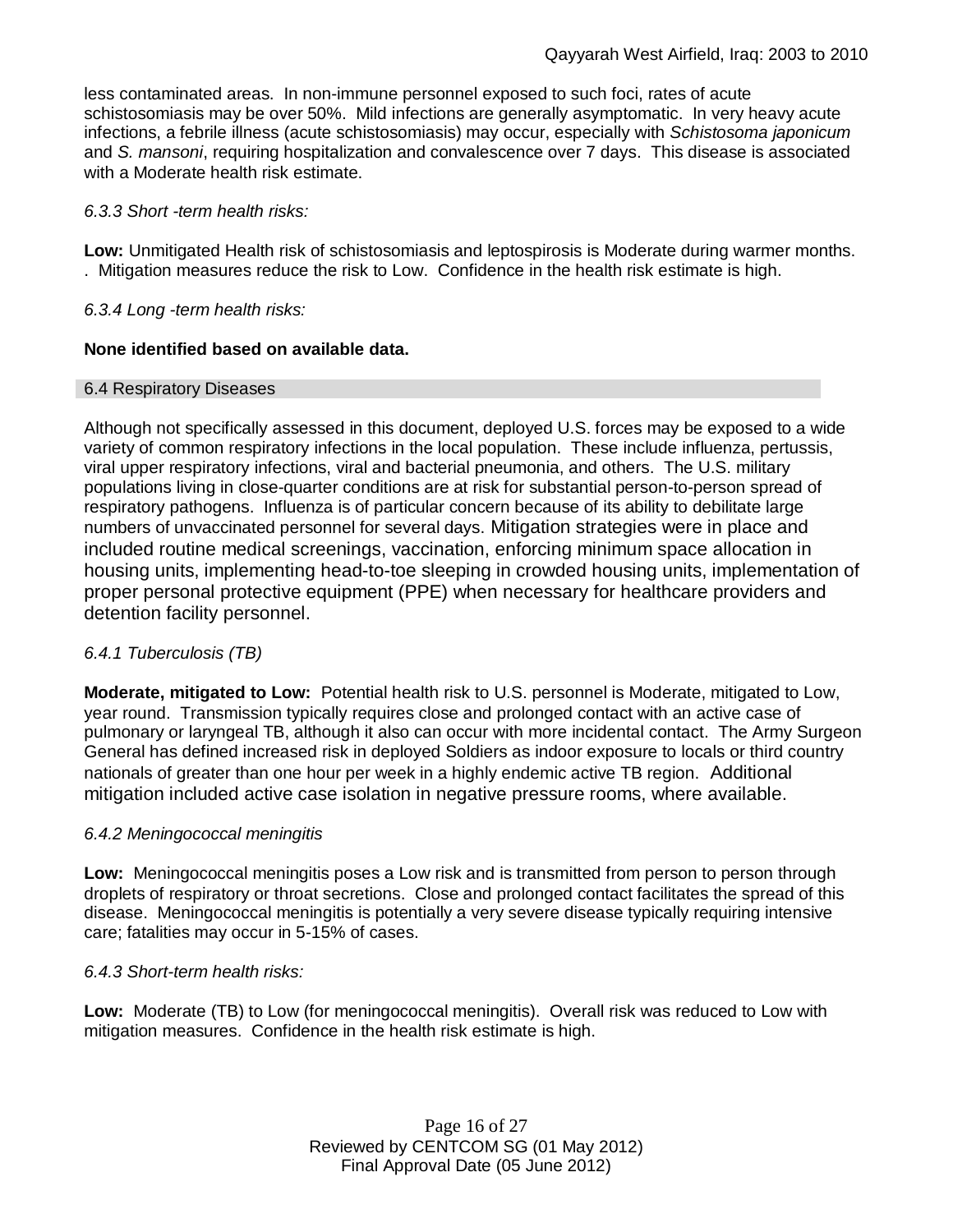# *6.4.4 Long-term health risks:*

**None identified based on available data.** Tuberculosis is evaluated as part of the post deployment health assessment (PDHA). A TB skin test is required post-deployment if potentially exposed and is based upon individual service policies.

#### 6.5 Animal-Contact Diseases

#### *6.5.1 Rabies*

**Moderate, mitigated to Low:** Rabies posed a year-round moderate risk. Occurrence in local animals was well above U.S. levels due to the lack of organized control programs. Dogs were the primary reservoir of rabies in Iraq, and a frequent source of human exposure. In June 2008, the New Jersey Health department in The United States reported a confirmed case of rabies in a mixed-breed dog recently imported from Iraq. Rabies is transmitted by exposure to the virus-laden saliva of an infected animal, typically through bites, but could occur from scratches contaminated with the saliva. No cases of rabies acquired in Iraq have been identified in US Service Members to date. The vast majority (>99%) of persons who develop rabies disease will do so within a year after a risk exposure, there have been rare reports of individuals presenting with rabies disease up to six years or more after their last known risk exposure. Mitigation strategies included command emphasis of CENTCOM GO 1B, reduction of animal habitats, active pest management programs, and timely treatment of feral animal scratches/bites.

## *6.5.2 Anthrax*

**Low:** Anthrax cases are rare in indigenous personnel, and pose a Low risk to U.S. personnel. Anthrax is a naturally occurring infection; cutaneous anthrax is transmitted by direct contact with infected animals or carcasses, including hides. Eating undercooked infected meat may result in contracting gastrointestinal anthrax. Pulmonary anthrax is contracted through inhalation of spores and is extremely rare. Mitigation measures included consuming approved food sources, proper food preparation and cooking temperatures, avoidance of animals and farms, dust abatement when working in these areas, vaccinations, and proper PPE for personnel working with animals.

#### *6.5.3 Q-Fever*

**Moderate, mitigated to Low:** Potential health risk to U.S. personnel is Moderate, but mitigated to Low, year round. Rare cases are possible among personnel exposed to aerosols from infected animals, with clusters of cases possible in some situations. Significant outbreaks (affecting 1-50%) can occur in personnel with heavy exposure to barnyards or other areas where animals are kept. Unpasteurized milk may also transmit infection. The primary route of exposure is respiratory, with an infectious dose as low as a single organism. Incidence could result in debilitating febrile illness, sometimes presenting as pneumonia, typically requiring 1 to 7 days of inpatient care followed by return to duty. Mitigation strategies in place as listed in paragraph 6.5.2 except for vaccinations.

# *6.5.4 H5N1 avian influenza*

**Low:** Potential health risk to U.S. personnel is Low. Although H5N1 avian influenza (AI) is easily transmitted among birds, bird-to-human transmission is extremely inefficient. Human-to-human transmission appears to be exceedingly rare, even with relatively close contact. Extremely rare cases (less than 0.01% per month attack rate) could occur. Incidence could result in very severe illness with fatality rate higher than 50 percent in symptomatic cases. Mitigation strategies included avoidance of birds/poultry and proper cooking temperatures for poultry products.

> Page 17 of 27 Reviewed by CENTCOM SG (01 May 2012) Final Approval Date (05 June 2012)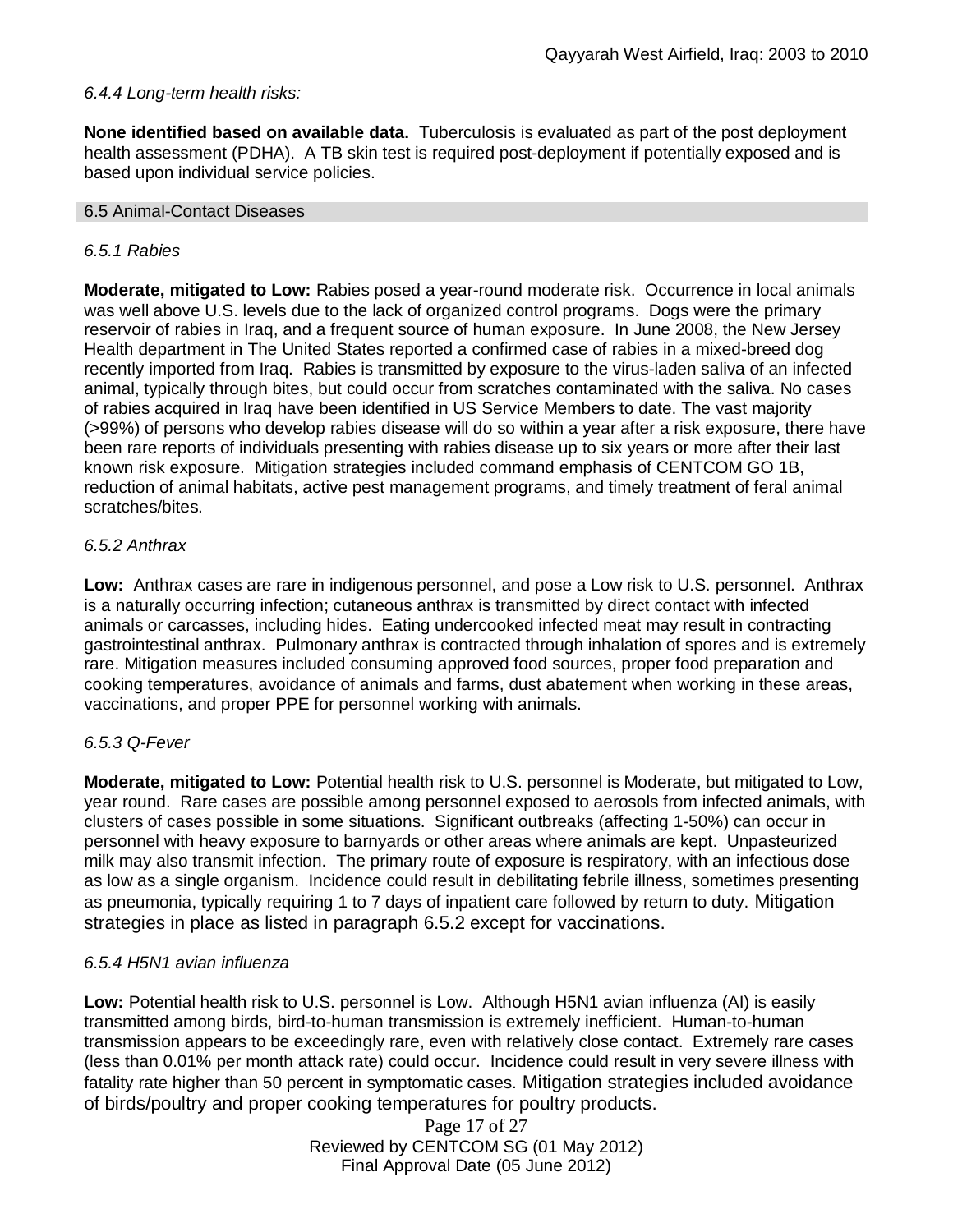*6.5.5* Short-term health risks:

**Low:** The short-term unmitigated risk is Moderate for rabies, and Q-fever, to Low for anthrax, and H5N1 avian influenza. Mitigation measures reduced the overall risk to Low. Confidence in risk estimate is high.

6.5.6 Long-term health risks:

**Low:** A Low long term risk exists for rabies because, in rare cases, the incubation period for rabies can be several years.

## **7 Venomous Animals**

All information was taken directly from the Clinical Toxinology Resources web site from the University of Adelaide, Australia (Reference 2). The species listed below have home ranges that overlap the location of Q-West and vicinity, and may present a health risk if they are encountered by personnel. See Section 9 for more information about pesticides and pest control measures.

## 7.1 Spiders

 *Latrodectus pallidus*: Clinical effects uncertain, but related to medically important species, therefore major envenoming cannot be excluded.

## 7.2 Scorpions

- *Androctonus crassicauda (black scorpion): Severe envenoming possible and potentially lethal, however most stings cause only severe local pain.*
- *Buthacus leptochelys, B. macrocentrus, Compsobuthus werneri, Mesobuthus caucasicus, M. eupeus, Orthochirus scrobiculosus*: Clinical effects unknown; there were a number of dangerous buthid scorpions, but also others known to cause minimal effects only. Without clinical data it was unclear where this species fits within that spectrum.
- *Scorpio maurus*: Mild envenoming only, not likely to prove lethal.
- *Hemiscorpius lepturus*: Severe envenoming possible, potentially lethal.

 *Hottentotta saulcyi*, *Hottentotta scaber*, and *Hottentotta schach*: Moderate envenoming possible but unlikely to prove lethal.

#### 7.3 Snakes

*Cerastes gasperettii*: Potentially lethal envenoming, though unlikely.

 *Hemorrhois ravergieri*, *Psammophis schokari* and *Pseudocyclophis persicus*: Clinical effects unknown, but unlikely to cause significant envenoming.

 *Macrovipera lebetina* subspecies e*uphratica* and subspecies *obtuse* and *Vipera albicornuta*: Severe envenoming possible, potentially lethal.

> Page 18 of 27 Reviewed by CENTCOM SG (01 May 2012) Final Approval Date (05 June 2012)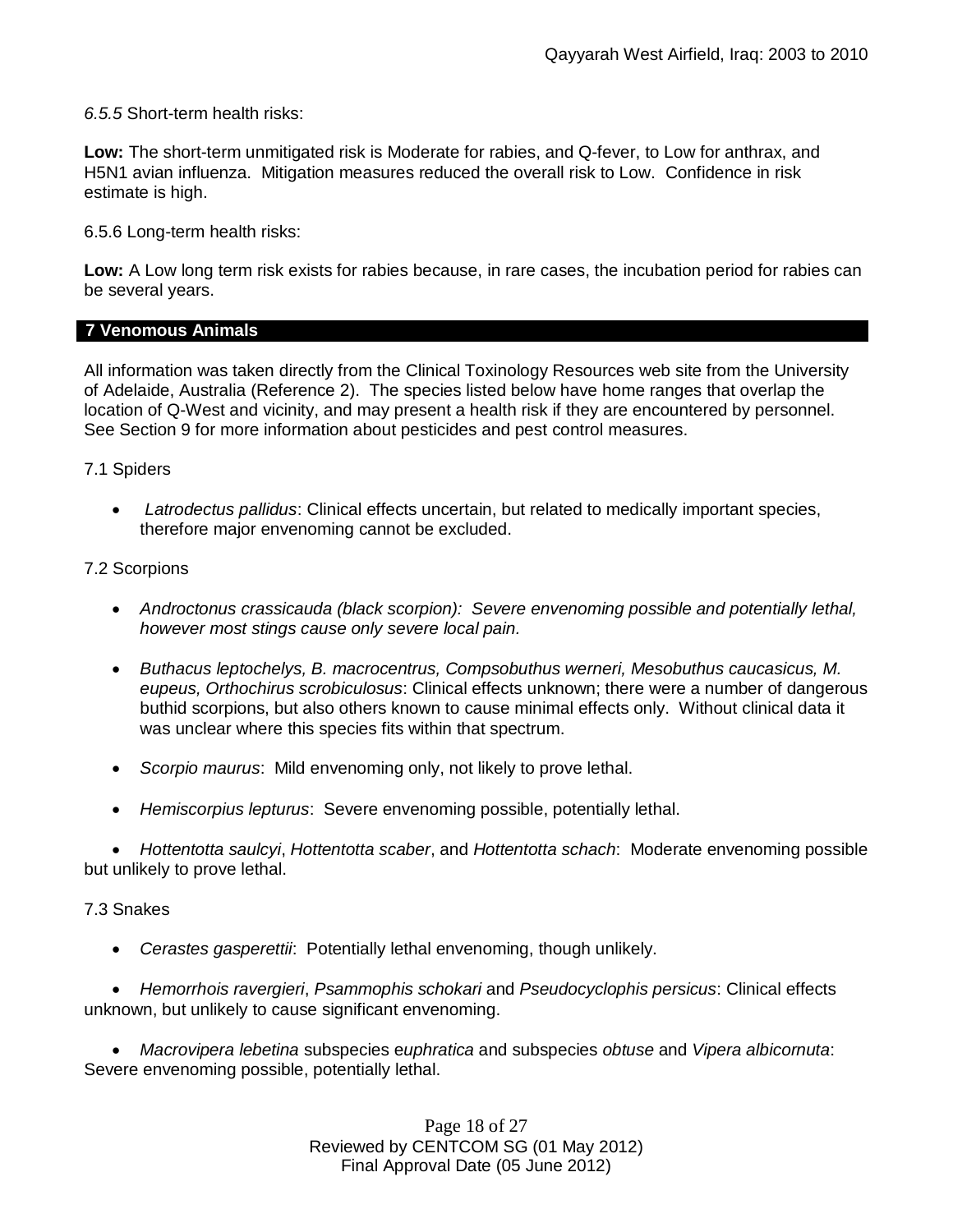*Platyceps rhodorachis*: Mild envenoming only, not likely to prove lethal.

 *Walterinnesia aegyptia*: Clinical effects unknown, but potentially lethal envenoming, though unlikely, cannot be excluded.

*7.4* Short-term health risk:

**Low:** If encountered, effects of venom vary with species from mild localized swelling (e.g. *S. maurus*) to potentially lethal effects (e.g. *V. albicornuta*). See effects of venom above. Mitigation strategies included avoiding contact, proper wear of uniform (especially footwear), and timely medical treatment. Confidence in the health risk estimate is low (Reference 9, Table 3-6).

7.5 Long-term health risk:

#### **None identified.**

#### **8 Heat/Cold Stress**

#### 8.1 Site-Specific Sources Identified

The Ninawa province experiences hot semi-arid climate with extremely hot, almost rainless summers and cool, rainy winters based on historical climatological data from the U.S. Air Force Combat Climatology Center, 14<sup>th</sup> Weather Squadron.

#### 8.2 Heat

Summer (June - September) monthly mean daily maximum temperatures range from 68 °F to 122 °F with an average temperature of 95 °F based on historical climatological data from the U.S. Air Force Combat Climatology Center, 14<sup>th</sup> Weather Squadron. The health risk of heat stress/injury based on temperatures alone is high (82-87.9°F) in April and extremely high (≥ 88°F) from May – October. However, work intensity and clothing/equipment worn pose greater health risk of heat stress/injury than environmental factors alone (Reference 6). Managing risk of hot weather operations included monitoring work/rest periods, proper hydration, and taking individual risk factors (e.g. acclimation, weight, and physical conditioning) into consideration. Risk of heat stress/injury was reduced with preventive measures

8.2.1 Short-term health risk:

**High to Extremely High, mitigated to Moderate to High:** The risk of heat injury was reduced to low through preventive measures such as work/rest cycles, proper hydration and nutrition, and monitoring Wet Bulb Globe Temperature (WBGT). Risk of heat injury in unacclimatized or susceptible populations (older, previous history of heat injury, poor physical condition, underlying medical/health conditions), and those under operational constraints (equipment, PPE, vehicles) is high (82-87.9°F) in April and extremely high (≥ 88°F) from May – October. Confidence in the health risk estimate is low (Reference 9, Table 3-6).

8.2.2 Long-term health risk:

**Low:** The long-term risk is Low. However, the risk may be greater for certain susceptible persons– those older (i.e., greater than 45 years), in lesser physical shape, or with underlying medical/health conditions. Long-term health implications from heat injuries are rare but may occur, especially from more serious injuries such as heat stroke. It is possible that high heat in conjunction with various

> Page 19 of 27 Reviewed by CENTCOM SG (01 May 2012) Final Approval Date (05 June 2012)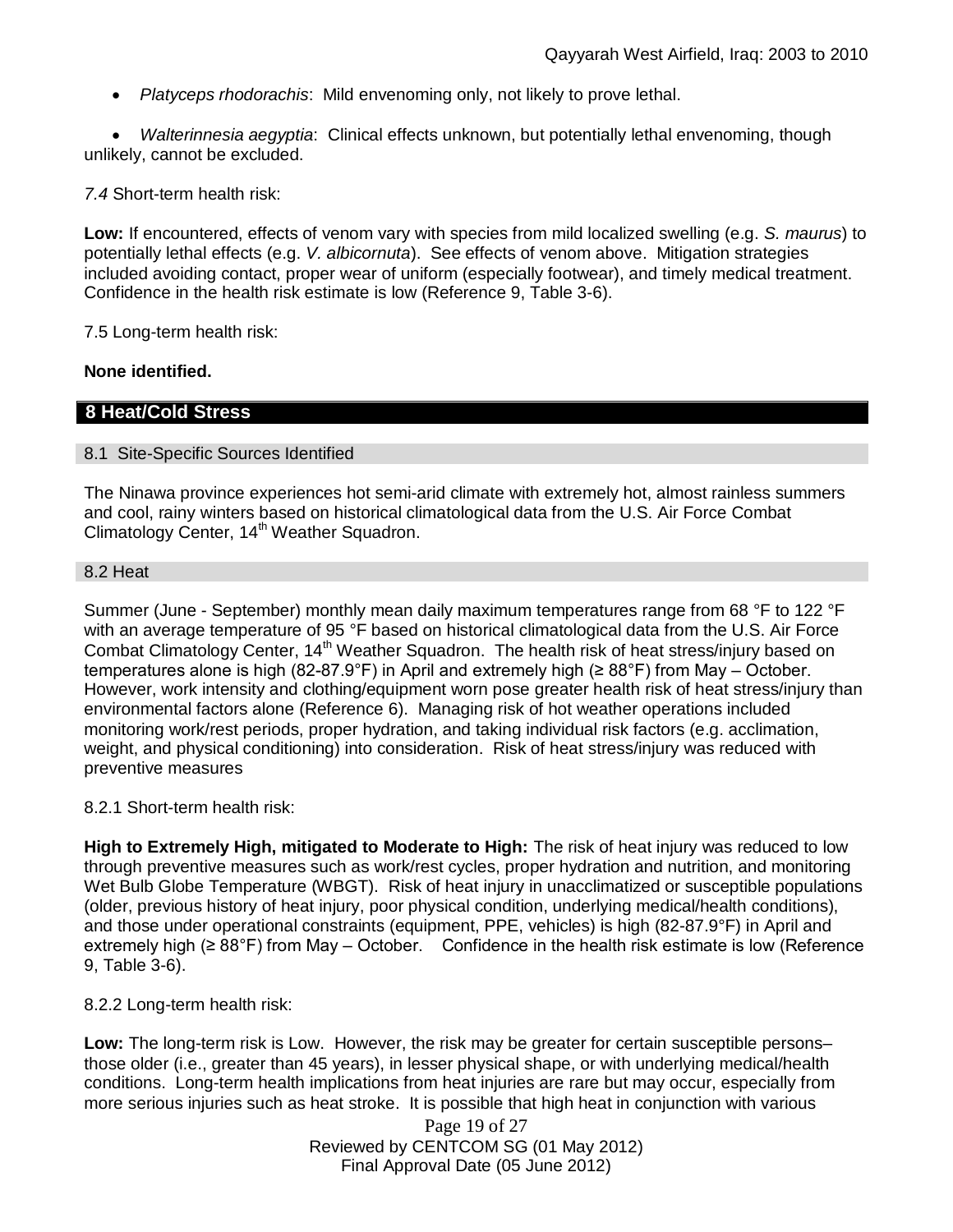chemical exposures may increase long-term health risks, though specific scientific evidence is not conclusive. Confidence in these risk estimates is medium (Reference 9, Table 3-6).

#### 8.3 Cold

8.3.1 Short-term health risks:

Winter (December - March) mean daily minimum temperatures range from 24 °F to 93 °F with an average temperature of 55 °F based on historical climatological data from the U.S. Air Force Combat Climatology Center, 14<sup>th</sup> Weather Squadron. Because even on warm days a significant drop in temperature after sunset by as much as 40 °F can occur, there is a risk of cold stress/injury from September – May. The risk assessment for Non-Freezing Cold Injuries (NFCI), such as chilblain, trench foot, and hypothermia, is Low based on historical temperature and precipitation data. Frostbite is unlikely to occur because temperatures rarely drop below freezing. However, personnel may encounter significantly lower temperatures during field operations at higher altitudes. As with heat stress/injuries, cold stress/injuries are largely dependent on operational and individual factors instead of environmental factors alone.

**Low:** The health risk of cold injury is Low. Confidence in the health risk estimate is medium.

8.3.2 Long-term health risk:

**Low:** The health risk of cold injury is Low. Confidence in the health risk estimate is high

| 9 Noise |  |  |  |
|---------|--|--|--|
|         |  |  |  |

#### 9.1 Continuous

No specific hazard sources were documented in the DOEHRS or MESL from 01 April 2003 through 01 August 2010.

9.1.1 Short and long-term health risks:

#### **Not evaluated**

9.2 Impulse

No specific hazard sources were documented in the DOEHRS or MESL from 01 April 2003 through 01 August 2010.

9.2.1 Short-term and Long-term health risks:

#### **Not evaluated**.

# **10 Unique Incidents/Concerns**

#### 10.1 Potential environmental contamination sources

DoD personnel are exposed to various chemical, physical, ergonomic, and biological hazards in the course of performing their mission. These types of hazards depend on the mission of the unit and the operations and tasks which the personnel are required to perform to complete their mission. The health risk associated with these hazards depends on a number of elements including what materials are

> Page 20 of 27 Reviewed by CENTCOM SG (01 May 2012) Final Approval Date (05 June 2012)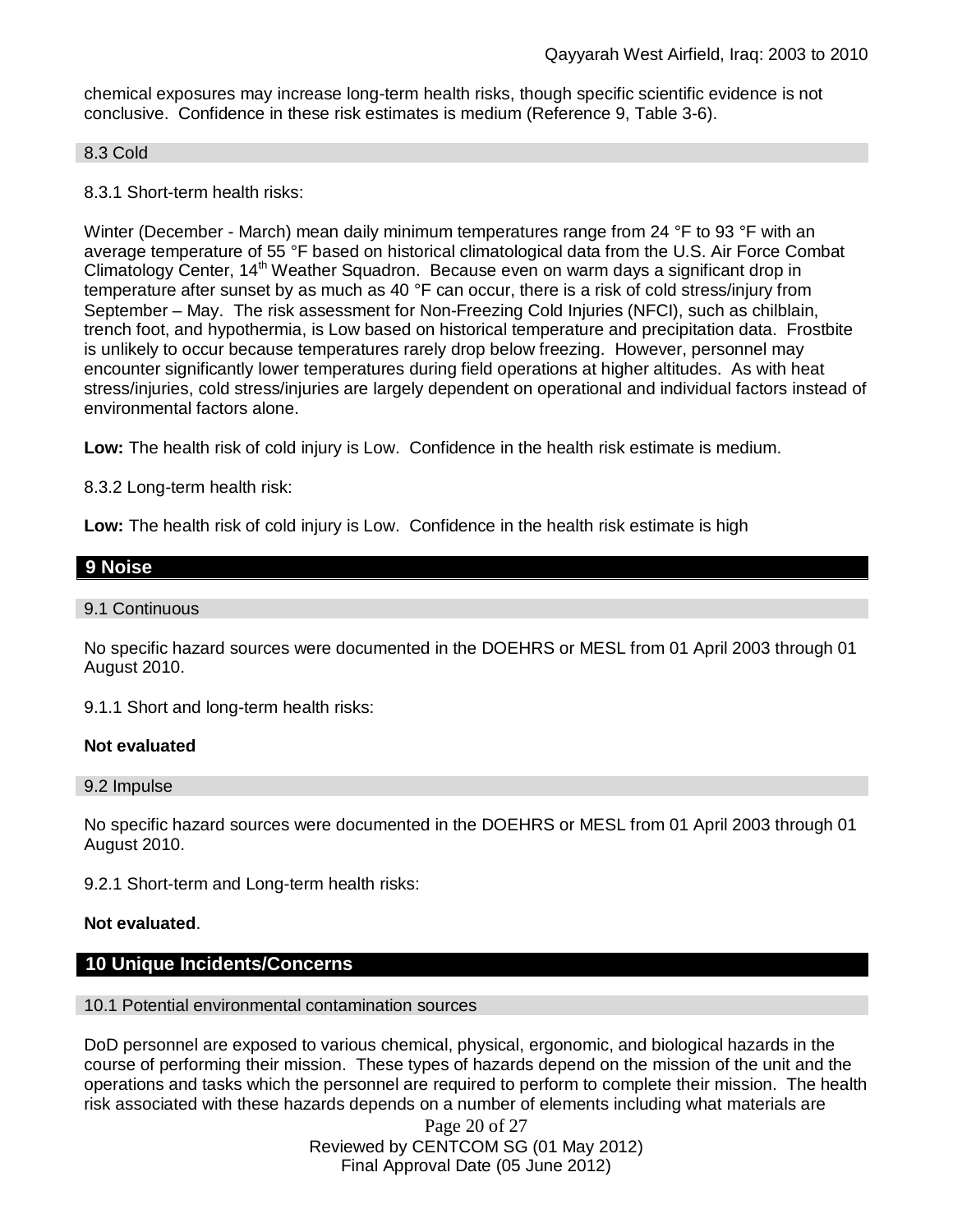used, how long the exposure last, what is done to the material, the environment where the task or operation is performed, and what controls are used. The hazards can include exposures to heavy metal particulates (e.g. lead, cadmium, manganese, chromium, and iron oxide), solvents, fuels, oils, and gases (e.g. carbon monoxide, carbon dioxide, oxides of nitrogen, and oxides of sulfur). Most of these exposures occur when performing maintenance task such as painting, grinding, welding, engine repair, or movement through contaminated areas. Exposures to these occupational hazards can occur through inhalation (air), skin contact, or ingestion; however exposures through air are generally associated with the highest health risk.

#### 10.2 Waste Sites/Waste Disposal

No specific hazard sources were documented in the DOEHRS or MESL from 01 April 2003 through 01 August 2010.

#### 10.3 Fuel/petroleum products/industrial chemical spills

No specific hazard sources were documented in the DOEHRS or MESL from 01 April 2003 through 01 August 2010.

#### 10.4 Pesticides/Pest Control:

The health risk of exposure to pesticide residues is considered within the framework of typical residential exposure scenarios, based on the types of equipment, techniques, and pesticide products that have been employed, such as enclosed bait stations for rodenticides, various handheld equipment for spot treatments of insecticides and herbicides, and a number of ready-to-use (RTU) methods such as aerosol cans and baits. The control of rodents required the majority of pest management inputs, with the acutely toxic rodenticides staged as solid formulation lethal baits placed in tamper-resistant bait stations indoors and outdoors throughout cantonment areas. Nuisance insects, including biting and stinging insects such as bees, wasps, and ants, also required significant pest management inputs. Use of pesticides targeting against these pests generally involved selection of compounds with low mammalian toxicity and short-term residual using pinpoint rather than broadcast application techniques. No specific hazard sources were documented in DOEHRS or MESL data portal. A total of 18 monthly pesticide application reports in the MESL data portal for Q-West and FOB Endurance (January 2005 to July 2006) list the usage of pesticides on the site. For each pesticide product applied during this period, the USEPA approved label has been archived, providing a framework how each pesticide handled and applied (see below).

#### 10.4.1 Rodenticides

Brodifacoum, bromadiolone, difenacoum and diphacinone were used to control rodents.

#### 10.4.2 Insecticides

Insecticides used to control ants, bees, crickets, fleas, flies, lice, mosquitoes, spiders, termites, and wasps incude: abamectin b1, bifenthrin, cypermethrin, hydramethylnon, imidacloprid, lambdacyhalothrin, methomy, n-ethyl perfluorooctanesulfonamide, piperonyl butoxide, polybutylenes, polyisobutylenes, pyrethrins, resmerithrin, s-methoprene, ß-cyfluthrin, and z-9-tricosene.

#### 10.4.3 Vertebrate pesticides

Naphthalene and sulfur were used to control snakes and 4-Aminopyridine was used to control birds.

Page 21 of 27 Reviewed by CENTCOM SG (01 May 2012) Final Approval Date (05 June 2012)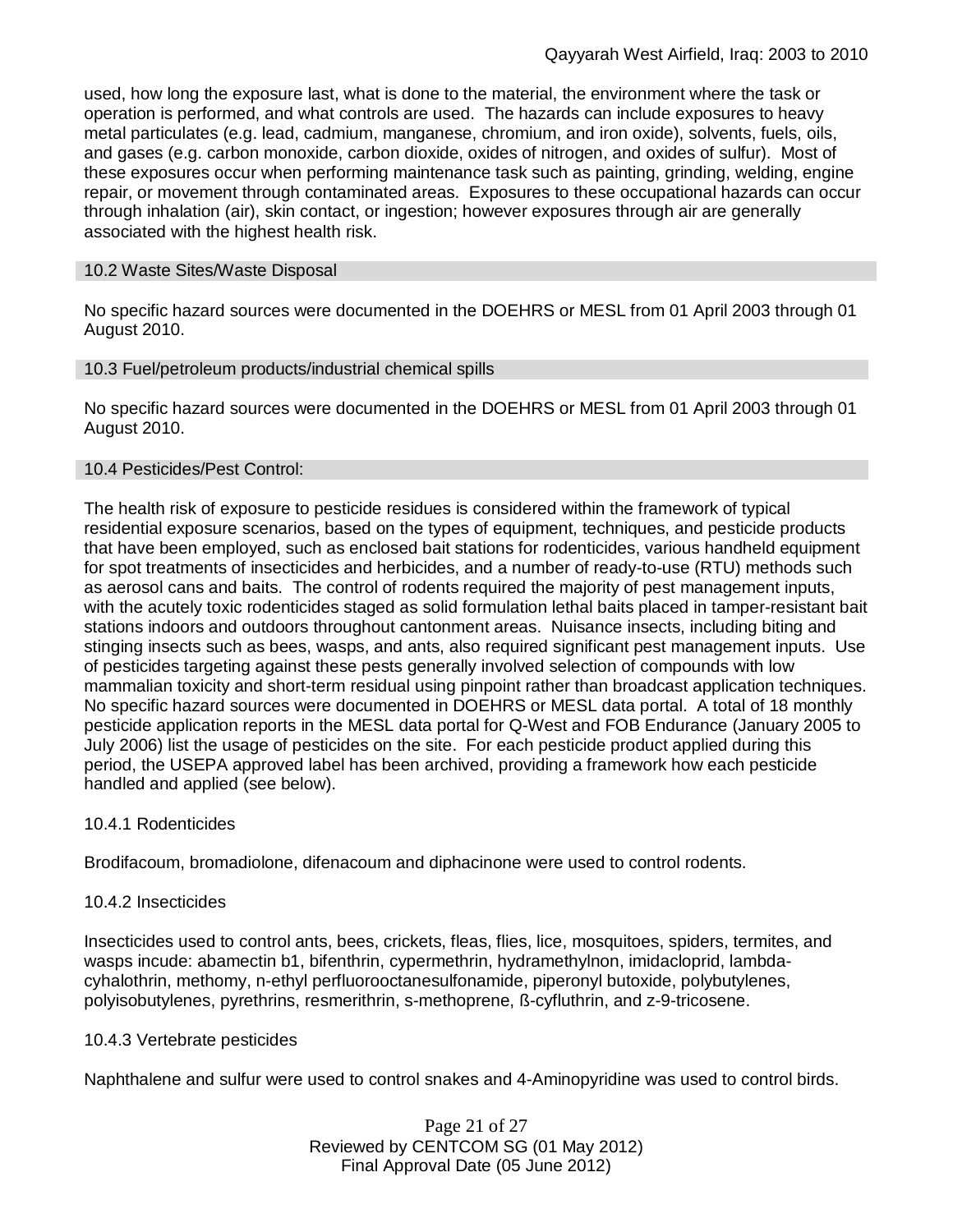## *10.4.4* Short-term and Long-term health risks

**Low:** Long term health risk is Low. Confidence in the health risk assessment is medium (Reference 9, Table 3-6).

#### 10.5 Asbestos

Asbestos containing materials (ACM) were common in east Europe, Middle East, Indian subcontinent, and Asia because it was a very good thermal insulator, fire retardant and binder in friction products, and it was inexpensive to make. Exposure to airborne friable asbestos may have resulted in a potential health risk because persons breathing the air may have breathed in asbestos fibers. Continued exposure may have increased the amount of fibers that remain in the lungs. Fibers embedded in lung tissue over time may have caused serious lung diseases including asbestosis, lung cancer, or mesothelioma. Smoking increases the risk of developing illness from asbestos exposure. If the ACM was not friable then the asbestos did not present a significant health hazard. However without proper controls, ACM may have presented an elevated risk to soldiers if it was in poor condition, friable, or if the material was disturbed, such as in maintenance operations, renovations, or demolitions.

Results from a bulk sample collected on 17 January 2006 from the dump at Q-West contained water pipe insulation with 30% chrysotile asbestos and 30% crocidolite asbestos, and floor liner with 60% chrysotile asbestos.

10.5.1 Short-term health risk:

#### **None identified.**

10.5.2 Long-term health risk:

**Low**: Long term population health risk from asbestos exposure is low. Confidence in risk assessment was low (TG 230 Table 3-6).

#### 10.6 Lead Based Paint

No specific hazard sources were documented in the DOEHRS, or MESL from 01 April 2003 through 01 August 2010.

#### 10.7 Mishraq State Sulfur Mine Plant

On 24 June 2003, a fire accidentally ignited at the Mishraq State Sulfur Mine Plant located 50 km south of Mosul and 25 km north of Q-West. The fire burned for approximately three weeks. Satellite photos demonstrated that the smoke plume direction, length, and opacity varied throughout the three week time frame potentially affecting a group of over six thousand troops that were presumed to have been within 50 km of the Mishraq State Sulfur Plant during the event, based on unit location information. The plume contained various contaminants including particulate matter and varying concentrations of sulfur dioxide (SO2) and hydrogen sulfide (H2S). Both H2S and SO2 gases may have produced irritation of the eyes, nose and throat, and coughing. Because these gases were water soluble, they typically penetrated as far as the nose and throat with minimal amounts reaching the lungs unless the person was breathing heavily, breathing only through the mouth (both conditions potentially present with physical exertion), or the concentrations were especially high, as was noted in some of the sampling results. Although individual exposure levels cannot be accurately determined, the USAPHC currently considers constrictive bronchiolitis (initially diagnosed as "bronchiolitis obliterans") to be plausibly associated with exposure to the 2003 Mishraq State sulfur fire event. This health effect has been

> Page 22 of 27 Reviewed by CENTCOM SG (01 May 2012) Final Approval Date (05 June 2012)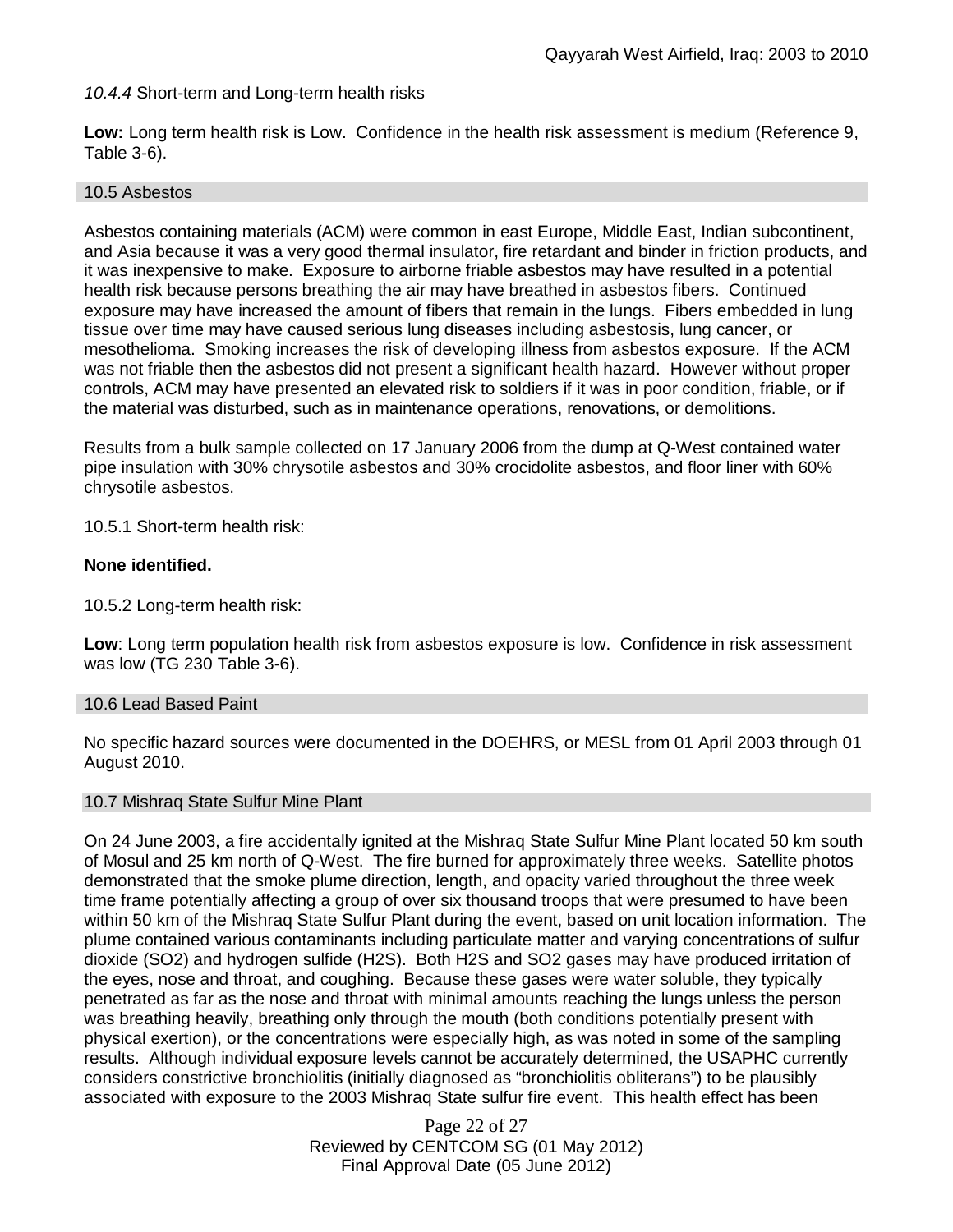scientifically associated with very high exposures to SO2. For more information regarding this incident please contact: U.S. Army Public Health Command, Environmental Medicine Program, at USAPHC-EnvironmentalMedicineProgram@AMEDD.army.mil.

# 10.8 Burn Pit

While not specific to Q-West and vicinity, the consolidated epidemiological and environmental sampling and studies on burn pits that have been conducted as of the date of this publication have been unable to determine whether an association does or does not exist between exposures to emissions from the burn pits and long-term health effects (Reference 7). The committee's review of the literature and the data suggests that service in Iraq or Afghanistan (i.e., a broader consideration of air pollution than exposure only to burn pit emissions) may be associated with long-term health effects, particularly in susceptible (e.g., those who have asthma) or highly exposed subpopulations, such as those who worked at the burn pit. Such health effects would be due mainly to high ambient concentrations of PM from both natural and anthropogenic sources, including military sources. If that broader exposure to air pollution turns out to be relevant, potentially related health effects of concern are respiratory and cardiovascular effects and cancer. Susceptibility to the PM health effects could be exacerbated by other exposures, such as stress, smoking, local climatic conditions, and co-exposures to other chemicals that affect the same biologic or chemical processes. Individually, the chemicals measured at burn pit sites in the study were generally below concentrations of health concern for general populations in the United States. However, the possibility of exposure to mixtures of the chemicals raises the potential for health outcomes associated with cumulative exposure to combinations of the constituents of burn pit emissions and emissions from other sources.

10.8.1 Particulate matter, less than 10 micrometers (PM $_{10}$ )

10.8.2 Exposure Guidelines:

Short Term (24-hour) PM $_{10}$  MEG (µg/m $^3$ 

- 
- Marginal MEG  $=$  420
- Critical MEG = 600

10.8.2.1 Sample data/Notes:

): Long-term PM<sub>10</sub> MEG (µg/m<sup>3</sup>): Negligible  $MEG = 250$  **Not defined and not available.** 

A total of 23 valid  $PM_{10}$  air samples were collected at Q-West from 31 March to 22 May 2008. The range of 24-hour PM<sub>10</sub> concentrations was 30 μg/m<sup>3</sup> – 948 μg/m<sup>3</sup> with an average concentration of 271 μg/m<sup>3</sup>.

10.8.2.2 Short-term health risks:

Low: The average and peak PM<sub>10</sub> concentration was above the short-term PM<sub>10</sub> negligible MEG and was considered a Low short-term health risk. A Low health risk suggests that  $PM_{10}$  exposure was expected to have little or no impact on mission readiness with no specific medical action required. Daily average risk levels for  $PM_{10}$  show no hazard for 61%, low risk for 17%, moderate risk 17%, and high risk for 4% of the time.

The hazard severity was negligible for average  $PM_{10}$  exposures. At the negligible hazard severity a few personnel may have experienced notable eye, nose, and throat irritation; most personnel may have experienced only mild effects. Pre-existing health conditions (e.g., asthma, or cardiopulmonary diseases) may have been exacerbated. (Reference 9, Table 3-10).

> Page 23 of 27 Reviewed by CENTCOM SG (01 May 2012) Final Approval Date (05 June 2012)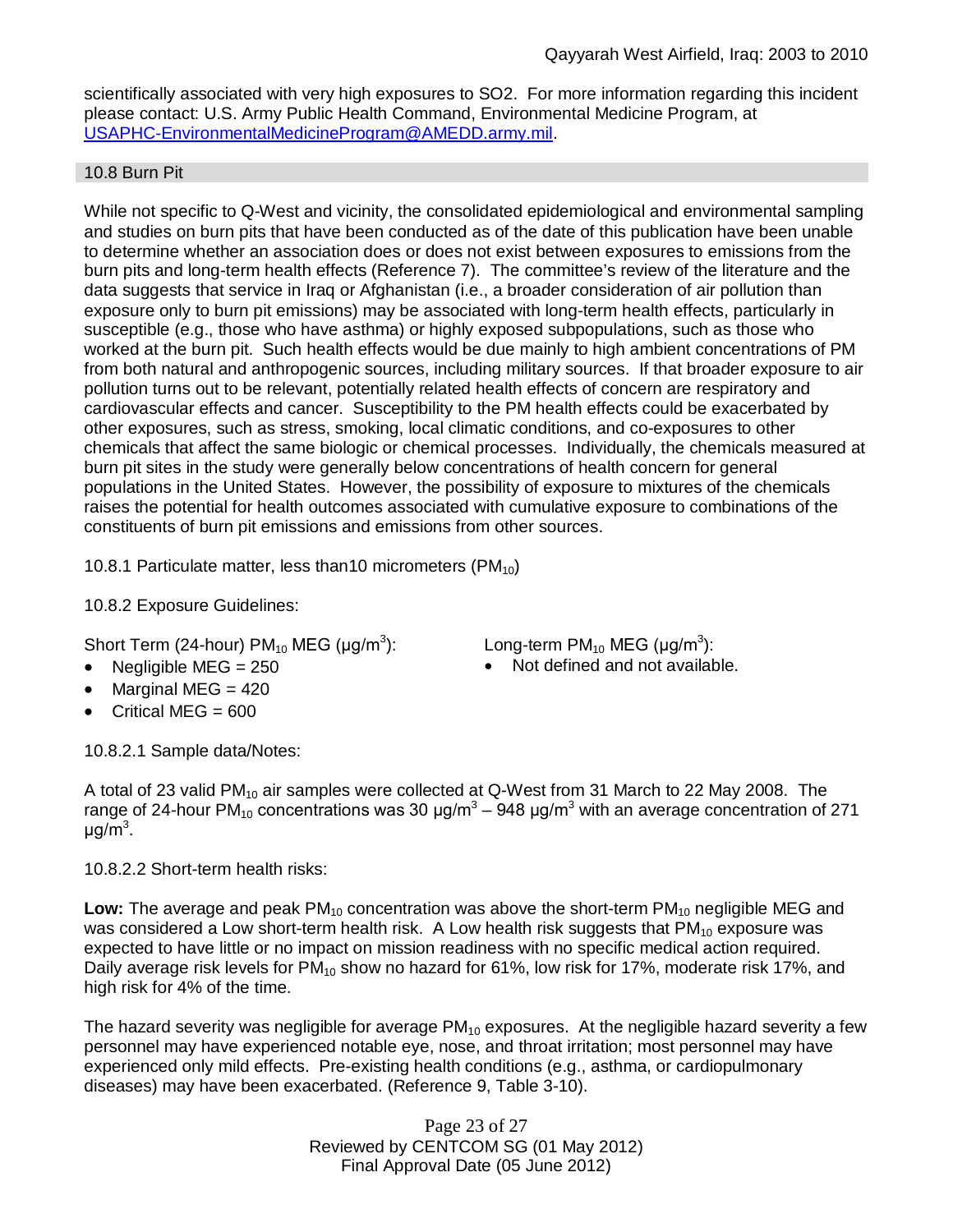For the highest observed  $PM_{10}$  exposure, the hazard severity was critical. Peak exposures, such as during high winds or dust storms, may have resulted in reduced mission capability. Limited in-theater medical action may have been required for peak exposures. At  $PM_{10}$  concentrations above 600 ug/m3, most if not all personnel may have experienced very notable eye, nose, and throat irritation and respiratory effects. Visual acuity may have been impaired, as was overall aerobic capacity. Some personnel may not have been able to perform assigned duties. Lost duty days were expected. Those with a history of asthma or cardiopulmonary disease may have experienced more severe symptoms. Confidence in short-term PM<sub>10</sub> risk assessment is Low (Reference 9, Table 3-6).

10.8.2.3 Long-term health risk:

**Not Evaluated-no available health guidelines**. The EPA has retracted its long-term NAAQS for PM<sub>10</sub> due to an inability to clearly link chronic health effects with chronic  $PM_{10}$  exposure levels.

# **10.8.3 Particulate Matter, less than 2.5 micrometers (PM2.5)**

10.8.4 Exposure Guidelines:

Short Term (24-hour) PM $_{2.5}$  MEG (µg/m $^3$ ):  $\hskip10mm$  Long-term PM $_{2.5}$  MEG (µg/m $^3$ ):

- 
- Marginal MEG = 250 **a** Marginal MEG = 65
- $\bullet$  Critical MEG = 500

- Negligible MEG = 65 Negligible MEG = 15
	-

10.8.4.1 Sample data/Notes:

A total of 22 valid PM<sub>2.5</sub> air samples were collected at Q-West from 31 March to 22 May 2008. The range of 24-hour PM<sub>2.5</sub> concentrations was 27 μg/m<sup>3</sup> – 205 μg/m<sup>3</sup> with an average concentration of 95 μg/m<sup>3</sup>.

10.8.4.2 Short-term health risks:

**Low**: The short-term risk assessment for typical and peak PM<sub>2.5</sub> concentrations was Low. Typical and peak short-term exposure to PM<sub>2.5</sub> was expected to have little or no impact on mission readiness with no specific medical action required. Daily average risk levels for PM<sub>2.5</sub> show no hazard for 32% and low risk for 68% of the time. Confidence in short-term PM<sup>2.5</sup> risk assessment was Low (Reference 9, Table 3-6).

The hazard severity was negligible for average and peak  $PM_{2.5}$  exposures. At the negligible hazard severity a few personnel may have experienced notable eye, nose, and throat irritation; most personnel may have experienced only mild effects. Pre-existing health conditions (e.g., asthma, or cardiopulmonary diseases) may have been exacerbated. (Reference 9, Table 3-10).

10.8.4.3 Long-term health risks:

**Low**: The long-term health risk assessment was Low. A Low health risk level suggests that long-term exposure to  $PM<sub>2.5</sub>$  was expected to have little or no impact on mission readiness, with no specific medical action required for typical exposures (Reference 9, Table 3-3). Confidence in the long-term PM<sub>2.5</sub> health risk assessment was low (Reference 9, Table 3-6).

> Page 24 of 27 Reviewed by CENTCOM SG (01 May 2012) Final Approval Date (05 June 2012)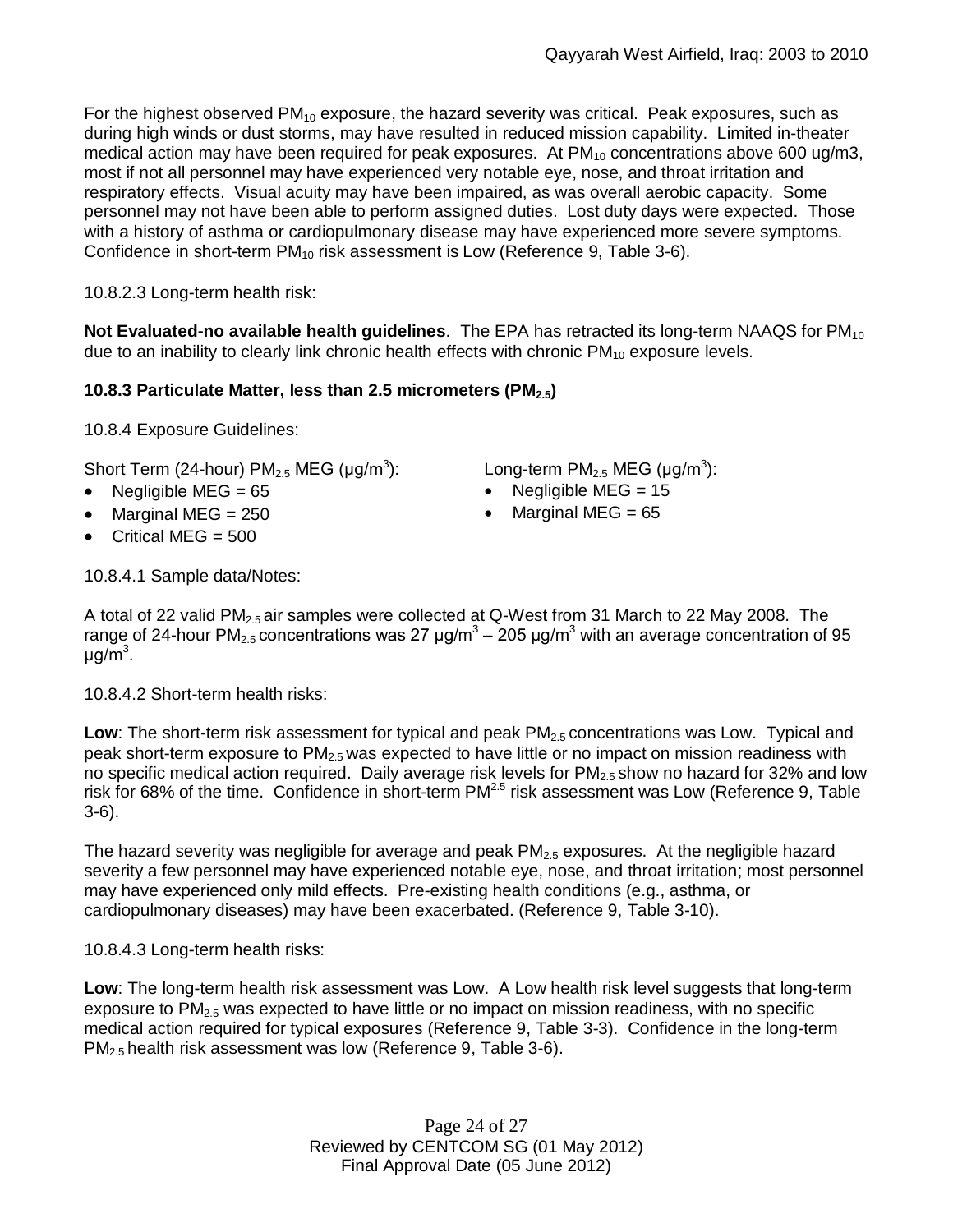The hazard severity was marginal for average  $PM<sub>2.5</sub>$  exposures. The results suggest that with repeated exposures above the marginal hazard severity threshold, it was plausible that development of chronic health conditions such as reduced lung function or exacerbated chronic bronchitis, chronic obstructive pulmonary disease (COPD), asthma, atherosclerosis, or other cardiopulmonary diseases may have occurred in generally healthy troops. Those with a history of asthma or cardiopulmonary disease were considered to be at particular risk. (Reference 9, Table 3-11).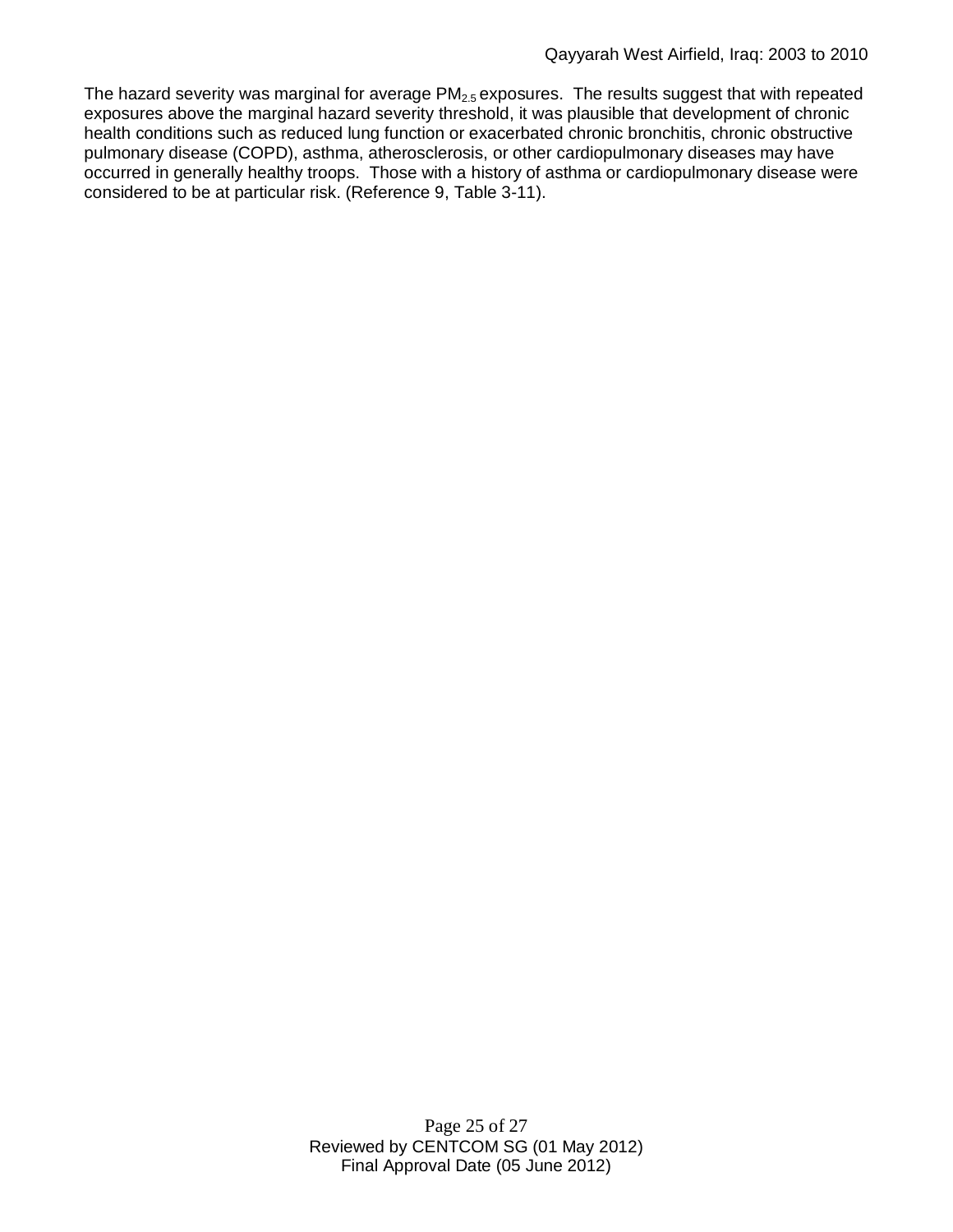# **11 References<sup>1</sup>**

- 1. Casarett and Doull's Toxicology: the Basic Science of Poisons, Chapter 2- Principles of Toxicology; Fifth Edition, McGraw Hill, New York.
- 2. Clinical Toxinology Resources: http://www.toxinology.com/. University of Adelaide, Australia.
- 3. Defense Occupational and Environmental Health Readiness System (referred to as the DOEHRS-EH database) at https://doehrs-ih.csd.disa.mil/Doehrs/. Department of Defense (DoD) Instruction 6490.03, *Deployment Health*, 2006.
- 4. DoDI 6055.05, Occupational and Environmental Health, 2008.
- 5. DoD MESL Data Portal: https://mesl.apgea.army.mil/mesl/.Some of the data and reports used may be classified or otherwise have some restricted distribution.
- 6. Goldman RF. 2001. Introduction to heat-related problems in military operations. *In*: Textbook of military medicine: medical aspects of harsh environments Vol. 1, Pandolf KB, and Burr RE (Eds.), Office of the Surgeon General, Department of the Army, Washington DC.
- 7. IOM (Institute of Medicine). 2011*.* Long-term health consequences of exposure to burn pits in Iraq and Afghanistan*.* Washington, DC: The National Academies Press.
- 8. Joint Staff Memorandum (MCM) 0028-07, Procedures for Deployment Health Surveillance, 2007.
- 9. USA PHC TG230, June 2010 Revision.
- 10. USACHPPM. 2008. Particulate Matter Factsheet; 64-009-0708, 2008.
- 11. Modification 11 to United States Central Command Individual Protection and Individual Unit Deployment Policy, 2 December 2011.

Page 26 of 27 Reviewed by CENTCOM SG (01 May 2012) Final Approval Date (05 June 2012)

<sup>1</sup> NOTE. The data are currently assessed using the 2010 TG230. The general method involves an initial review of the data which eliminates all chemical substances not detected above 1-yr negligible MEGs. Those substances screened out are not considered acute or chronic health hazards so are not assessed further. For remaining substances, acute and chronic health effects are evaluated separately for air water (soil is only evaluated for long term risk). This is performed by deriving separate short-term and long term population exposure level and estimates (referred to as population exposure point concentrations (PEPC)) that are compared to MEGs derived for similar exposure durations. If less than or equal to negligible MEG the risk is Low. If levels are higher than negligible then there is a chemical-specific toxicity and exposure evaluation by appropriate SMEs, which includes comparison to any available marginal, critical or catastrophic MEGs. For drinking water 15 L/day MEGs are used for the screening while site specific 5-15 L/day are used for more detailed assessment. For nondrinking water (such as that used for personal hygiene or cooking) the 'consumption rate' is limited to 2 L/day (similar to the EPA) which is derived by multiplying the 5 L/day MEG by a factor of 2.5. This value is used to conservatively assess non drinking uses of water.